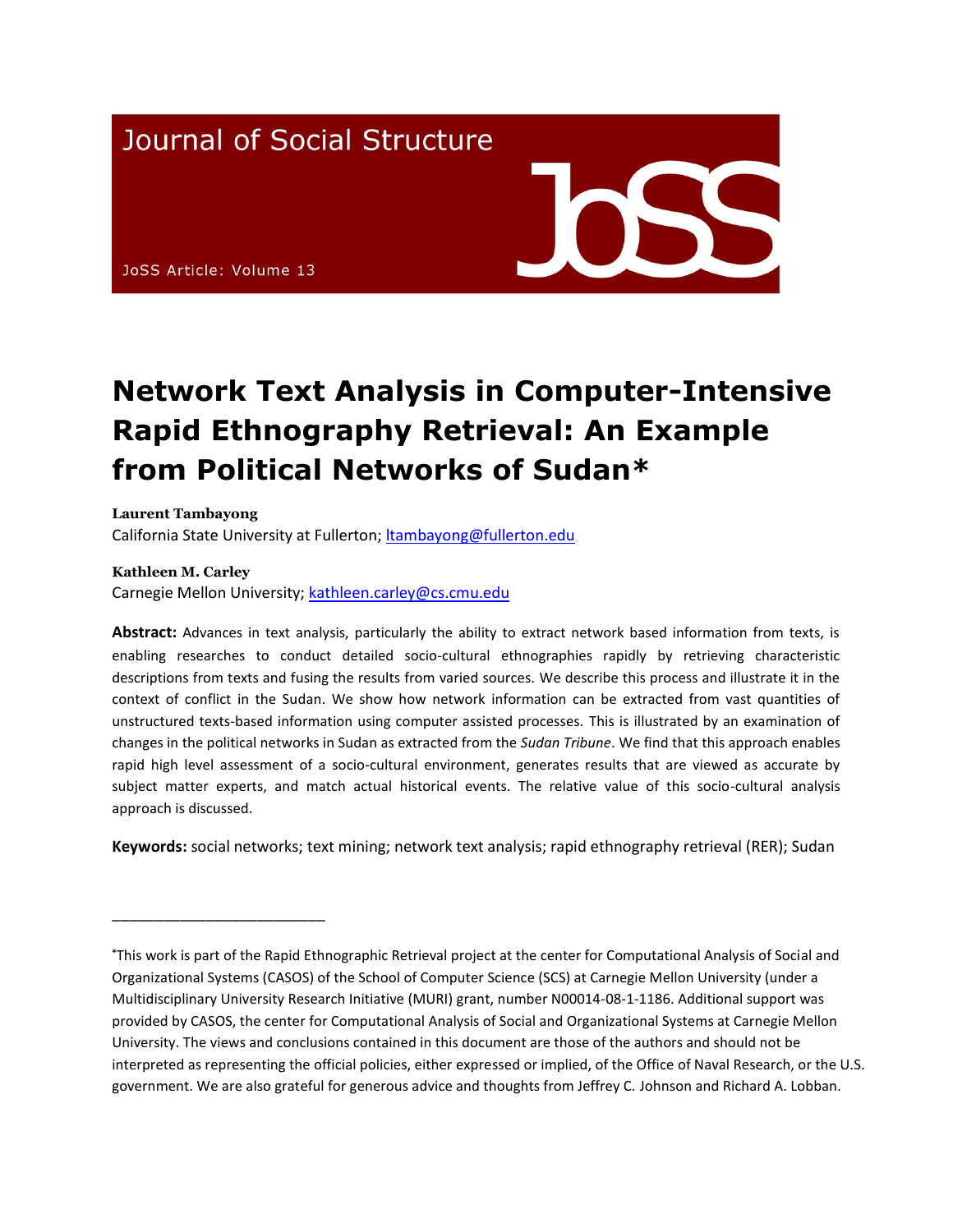#### **Introduction**

Without a doubt there has been tremendous growth in the amount of information available on the internet, largely in unstructured or text form. This form includes news articles, blogs, scholarly writings, and crowd-sourced information of web 2.0. Following a crisis, such information provides the analyst with the possibility of rapidly assessing socio-cultural facets of the region of concern and information about issues of relevance. These include changes in political elite, beliefs, attitudes and much more. Such information is one traditional source of data used by Subject Matter Experts (SMEs), in addition to interviews, participant observation, and other forms of first-hand experience. However, canvassing and analyzing this open-source text data is extremely meticulous and labor-intensive as it involves copious reading samples. The sheer volume of texts suggests the need for a new and more automated approach (Alexa and Zuell 2000; Batagelj, Mrvar and Zaveršnik 2002; Corman et al. 2002). Hence, the potential exists to use semi-automated text mining and assessment techniques to rapidly process vast quantities of text-based information. Such automation will provide the analyst with, at least, a more accurate first pass understanding of a socio-cultural system and the changes that have been described in these texts. The growth of computing power and advances in language technologies are making this potential a reality. These advances mean that more accurate socially and culturally nuanced data can now be extracted from texts using computational techniques. These methods are especially helpful and efficient when dealing with abundant quantities of unstructured texts that cannot be analyzed individually by socio-cultural SME analyst in a timely, unbiased, and systematic manner (Corman et al. 2002). From the analyst's perspective, this means that technological support will be available for the identification of big social issues such as conflicts, which involve specific agents (agents or organizations) and events. Thus, such automated approach will result not only in labor efficiency but also in significant increase in the accuracy of socio-cultural analysis.

There have been previous developments for text extraction for information gathering and communication (Chakrabarti 2002; Manning, Raghavan & Schütze 2008). Examples include various methodologies such as *entity extraction* (Chakrabarti 2002), *content analysis* (Holsti 1969; Krippendorff 2004), *topic modeling* (Hofmann 1999, Blei, Ng & Jordan 2003)*, entity resolution and event discovery* (Roth & Yih 2007), *theme analysis* (Landauer,Foltz & Laham 1998), *information retrieval* (Manning,Raghavan & Schütze 2008). More specific developments related to the network approach include *role discovery* (Wang et al. 2010), *link extraction* (Ramakrishnan, Kochut & Sheth 2006), *multidimensional text-analysis* (Lin et al. 2010; Zhang, Zhai & Han 2009; Ding et al. 2010), *meta-network*  (Carley et al. 2009; Diesner & Carley, 2008).

With roots in information retrieval and text mining, Network Text Analysis (NTA) is an analysis method that encodes a network based on the relationships of words in a text (Carley 1997; Popping 2000). NTA systematically extracts and analyzes the relationships of words in a set of texts under the assumption that the relationships of language and knowledge could represent the mental model (Carley and Palmquist 1992) of people and their social and organizational relationships and structure (Sowa 1984). Its methodology is grounded on established methodologies for indexing the relations of words, syntactic grouping of words, and the hierarchical/non-hierarchical linking of words (Kelle 1997). NTA, under various alternative names, has been an active field of research as it allows for a clearer and more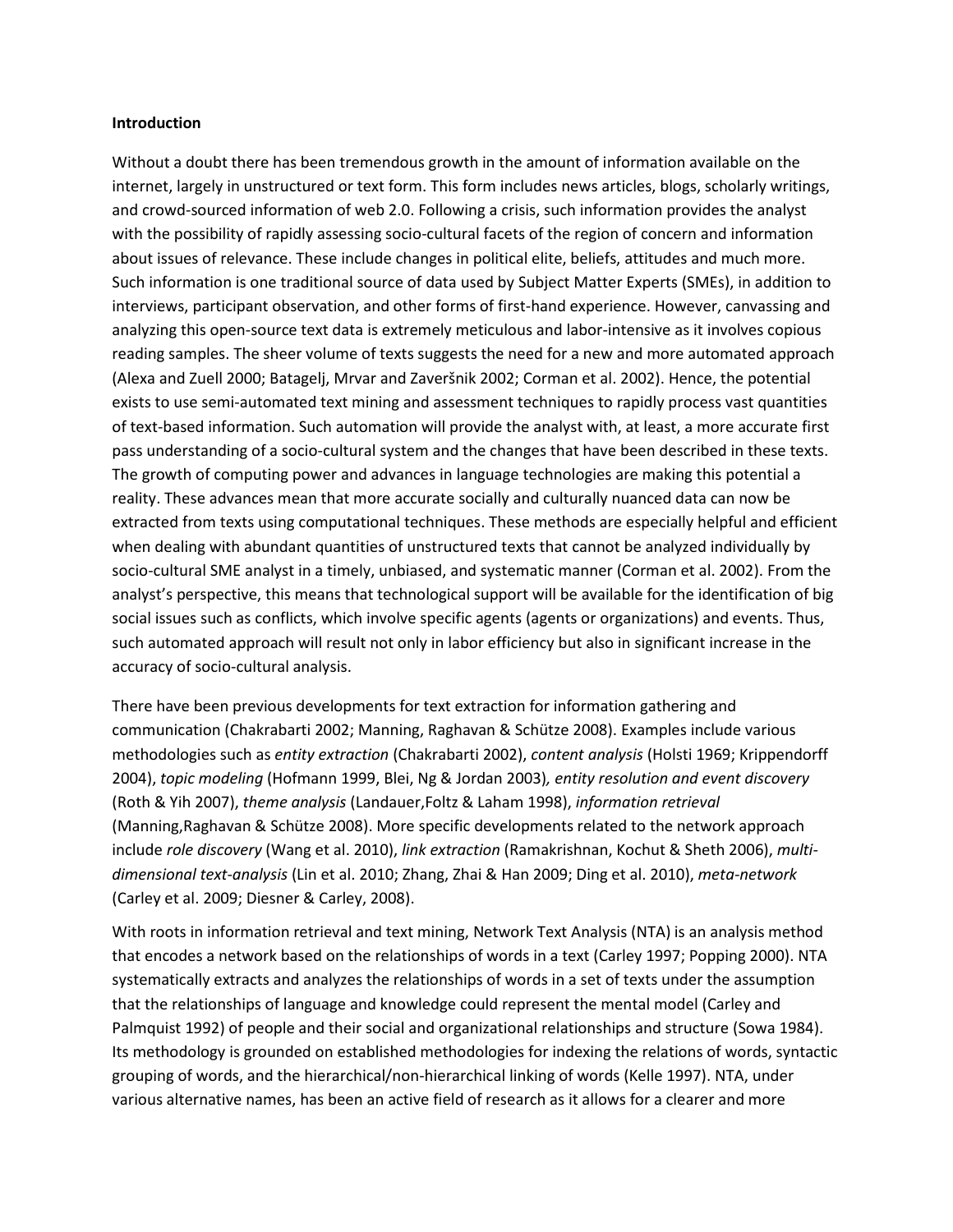efficient analysis of a large collection of text data (Carley & Palmquist 1992; Corman, Kuhn, McPhee, and Dooley 2002; Danowski 1993; Popping 2000, 2003; Popping and Roberts 1997; Ryan and Bernard 2000). The key difference between NTA and most work in the text analysis area is that it enables the extraction of both concepts and relations, codes the text as a network, and, depending on the analytic technique, may even extract multiple networks with different types of nodes and relations from texts. At one level, NTA relies on entity, link, and theme extraction to build semantic networks or mental models; i.e., networks of concepts. NTA allows for not only an efficient extraction of a large collection of data but also an ontology of the network relations of entities involved in the context of social structure (Carley 2002, 2003).

More advanced NTA techniques utilize event, role, and ontological classification schemes to recast this semantic network as a meta-network (Carley et al. 2009), which result in an ontologically defined set of networks (Diesner & Carley 2008). A meta-network (Carley 2002, 2003) represents the socio-cultural environment in terms of an ecology of networks linking who, what, when, where, why and how. As a result, NTA can extract meta-network information and is often used for cultural assessment (Carley 1994). This leads to our vision to create Rapid Ethnography Retrieval (RER) technologies that enable analysts to rapidly extract from vast quantities of text detailed cultural information in both an efficient and accurate manner (Diesner et al. 2012). Advanced NTA techniques support this vision by enabling the identification of meta-network data; i.e., extraction of not just concepts but of people, organizations and the relations among them, locations, events, issues of concern, and so on.

In this paper, we describe a specific part of RER: NTA methodology that enables meta-network to be extracted from vast quantities of unstructured texts-based information in a highly-automated computerintensive process. We will show how this semi-automated technology can be embedded in a workflow that moves from text collection to data extraction to analysis. This workflow, and its automation, is the foundation of the proposed RER system. Although highly-automated, RER is not a magical black box –a holy grail− that allows a layperson to analyze the subject of the text set without any ethnography expertise of SMEs. The key point of this method is the increased manageability and standardization of analysis processes in dealing with abundant numbers of texts: it will allow for not only increased efficiency and accuracy but also a better understanding of the analysis as a complement to the traditional ethnography method.

We will elaborate how the SMEs' knowledge, judgment, and ethnographical insights are still an integral part of the standardization process embedded in the RER. To illustrate this approach, and show the gains by enabling the analyst to make use of an RER system, we will explore the changing political structure in the Sudan in a later section. Sudan is an interesting case application for this methodology for a number of reasons. First, vast quantities of unstructured texts are available; e.g., we have close to 40,000 articles just from the *Sudan Tribune* online. This vast amount of data is important as it increases the reliability of the NTA-generated political networks. Second, there are Sudanist SMEs whom we can draw on for the RER process, such as a group led by Richard Lobban. Employing SMEs' ethnography expertise are important, as we will elaborate later, not only in construction process or this methodology but also in validation process of the conclusions derived from this methodology. Third, Sudan has undergone major domestic conflicts resulting in changes in its political map. These changes allow us to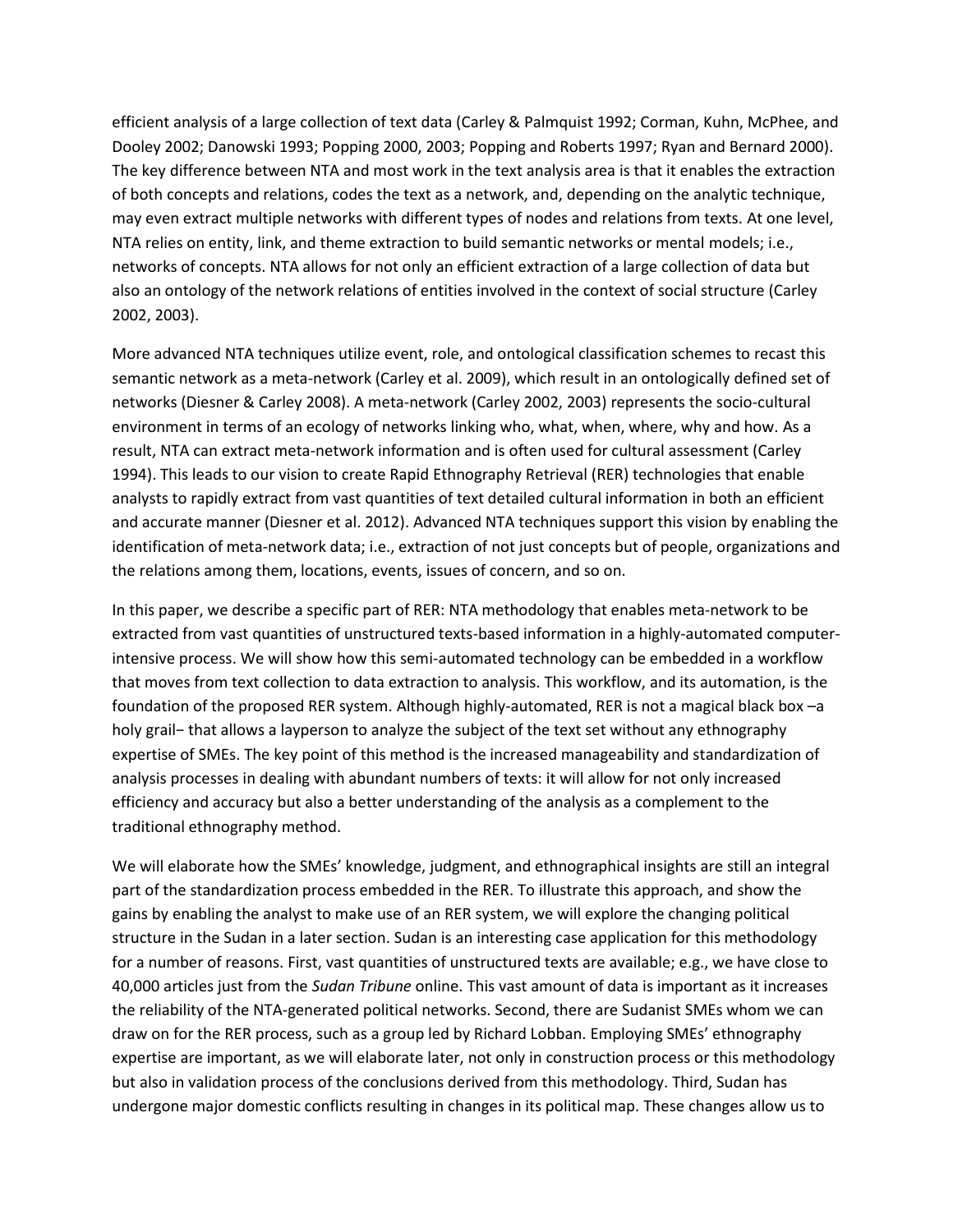test if the RER process is capable of capturing the political changes. Therefore, these three aforementioned reasons are important as it allows us to demonstrate the applicability of the RER process through a comparison with actual changes in historical events. In particular, they allow us to compare the extracted information, in the form of NTA-generated political networks, to the actual historical events such that, when they match, it will serve as a proof of concepts that validates the method we use.

We begin our description by describing the RER process and the NTA methodology we employ. The role of SMEs' ethnography expert judgment in the text extraction process and the network generation process is discussed. Then, we describe the extracted data. We illustrate the value of the approach by presenting the network analytic results that we derive about the important political agents in Sudan as a longitudinal process parallel to actual historical events, results that are validated by ethnographer SMEs. Finally, we will conclude the results and discuss the impacts of NTA part or RER.

## **Methodology**

## *RER: A Synergy of Human and Machine*

The Rapid Ethnographic Retrieval (RER) system is an integrated data-to-model process system serving as an analytical tool in assessing change in socio-cultural systems. The RER system is envisioned as a human-in-the-loop system that enables ethnographers and those engaged in field studies to work with modelers and to reduce the time and barriers in moving from the detailed qualitative historical realm to the predictive quantitative forecasting realm. We envision that the RER system will eventually employ a number of distinct methodologies from web-scrapers and sensor feeds to open-source text-mining techniques to network analysis tools and possibly to agent-based simulations. Thus, RER will allow for not only increased efficiency and accuracy but also a better understanding and potential prediction, of the analysis on the regions of interests to complement the traditional ethnography method.

In this paper, we are describing only the first part of the RER system that we have developed. However, the methodology that we explain in this paper is not preliminary: it the very foundation of the whole RER system. Here, we describe the central text mining and surrounding data cleaning methodology using Network Text Analysis (NTA): how over-arching corpus meta-network information is extracted from open-source text data. Other methodologies, such as more advanced network change detection methods and agent-based models are not described here and are subjects for forthcoming papers. We focus here on the data encoding step and the way in which Subject Matter Experts (SMEs) input plays an integral role in both the construction and validation processes. In this part of development, our goal is to identify the preferred coding in creating a more automated system and a more detailed workflow. These increase efficiency by reducing analysis time and increase accuracy by omitting subjective human errors, which in turn results in a better understanding of the region of interests.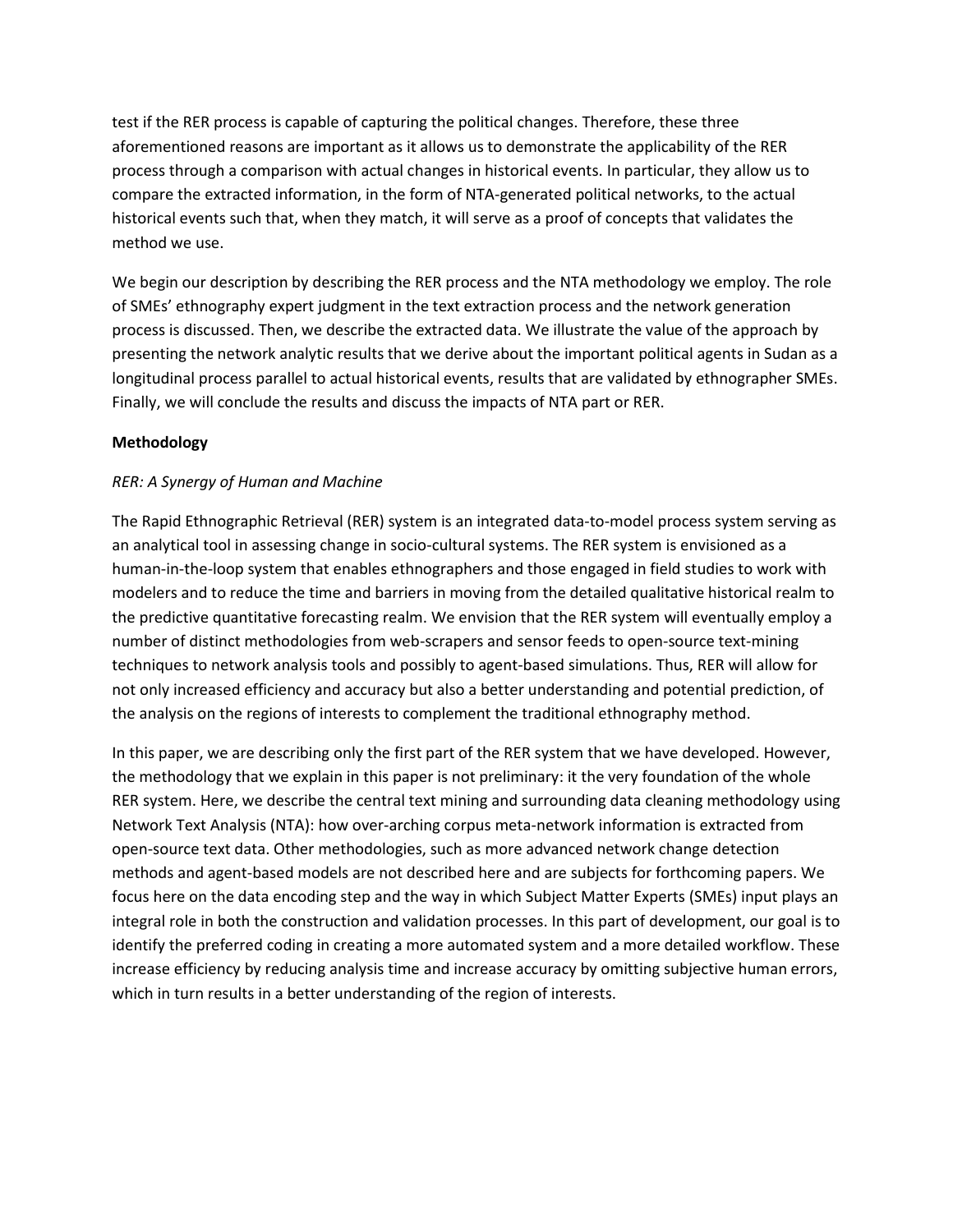#### *Automated Data Extraction*

At an abstract and very high level, Network Text Analysis follows a five-step procedure in extracting information from unstructured texts (Diesner and Carley, 2005):

- 1. *Concept Identification*: This step identifies concepts of interests and deletes irrelevant or meaningless terms.
- 2. *Entity Identification*: This step identifies the ontology; i.e., the set of defined entities into which the data will be coded. Note that step 1 and 2 are temporally interchangeable.
- 3. *Concept Classification*: This step maps the identified concepts of interest into the relevant entities using another type of thesaurus: meta-network thesaurus or ontology thesaurus.
- 4. *Meta-network extraction*: This step applies the aforementioned thesauri and delete lists and processes the texts to extract concepts, cross-classifies them into their ontological category, and then extract the relation among those concepts
- 5. *Graph and Analyze Data*: At this point, the text has been turned into a structured data set, specifically a meta-network that can be graphed and analyzed using available Social Network Analysis (SNA) measures.

*Concept identification* is a very involved process that includes deletion of irrelevant/meaningless terms and generalization of relevant concepts into the set of interest. For example, we transform typos into correct forms, remove plurals, resolve anaphors, delete common-yet-meaningless words ("a," "the," "and," "of," etc.), locate known and common n-grams, and employ thesauri listing common aliases for known political agents. Abbreviations are also attached to the full concept term in these thesauri. These thesauri are referred to as generalization thesauri. A generalization thesaurus is a two-columned collection that associates a concept with a corresponding higher-level concept (Burkart 2004:141-154; Klein 1997:255-261). An example would be associating *Bashir or General Bashir* with *Omar Hassan Al-Bashir*. Thesauri can be used to handle aliases, reduce specific concepts to more general concepts, and combine similar concepts.

We went through multiple iterations in constructing the generalization thesauri and identifying the sets of relevant concepts with help of Sudanist SMEs. One of the key difficulties, from a cultural inference perspective is handling g-grams. Consider the bi-gram *Ali Abdul*. Clearly not all instances of *Ali* and *Abdul* can be converted to as a meaningful bi-gram as they are too-common first names in Sudan even as a bigram *Abdul Ali*. We found that simply finding all bi-grams in the regional corpus, even only those that occur with a reasonably high frequency, tended to result in a large number of "meaningless" pairs that were simply a function of literary style (for example, *Ali Abdul* does not refer to a specific agent). Different writing styles result in different "noise" bi-grams, an artifact of automated and indiscriminating extraction process. To resolve this issue and validate the extracted bi-grams, we created a common ngrams list by a) processing many documents, b) looking at external resources, and employing SMEs to identify specific concepts for this region. Consequently, SME judgment and cross-reference to the current and historical events on subject-oriented ethnography are critical to identify relevant n-gram concepts that can be used in the generalization thesauri. This identification is comprehensive as construction of generalization thesaurus includes possible variations of the names of the agents,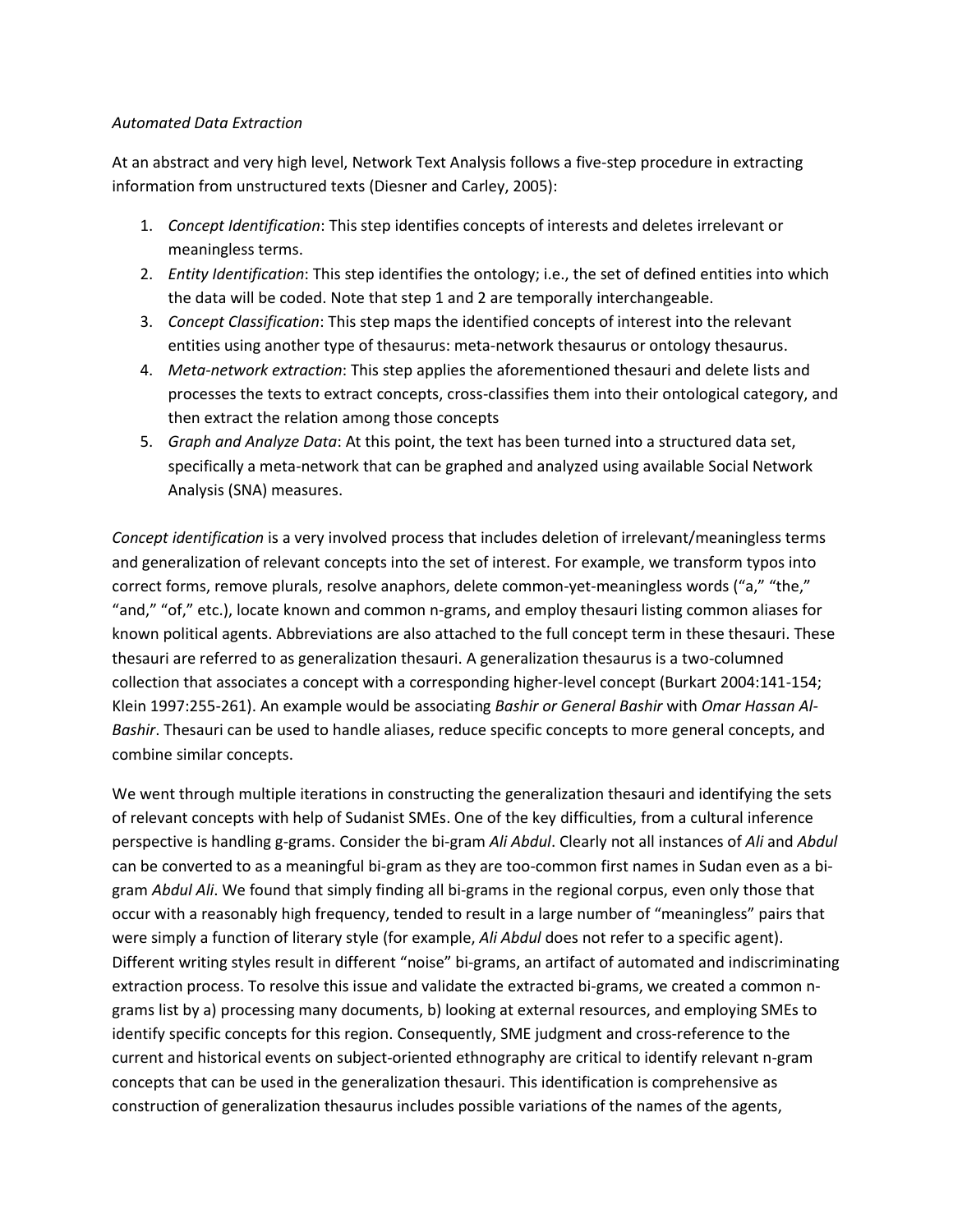including nicknames, aliases, and abbreviations. Meticulous consultations with SME ethnographers, Sudanist SMEs in this case, ensure the accuracy of the final lists and helped identify points whereas computer assistance could reduce the burden on the SME in abundantly repetitive tasks (i.e. repetitively identifying the exact same bi-gram noise in abundant different documents).<sup>1</sup> Although it is laborintensive in the front end, this process ensures a systematically standardized and reliable way to repetitively extract information from abundant data such that it is not prone to errors caused by inconsistencies in human judgment: once the noises of interests are defined, they will be eliminated as their search is a highly-automated computer process.

*Entity Identification* is a theoretical-based step; i.e., it depends on the research questions of interests. For this paper, we use only one entity class (agents) as our purpose is to demonstrate the use of NTA within an RER system in the most direct and simplistic way. However, it is possible to include other entities such as organizations, tasks, locations, and knowledge. The complexity of the data processing and analysis increases nonlinearly as the number of entities increases. Thus, there is a trade-off that one needs to consider when deciding the number of entity classes. Since each entity class defines the number of modes, if there is a potential for a minimum of N-choose-2 networks that can be extracted where N is the number of entity classes. In our case, since our goal is to illustrate how the methodology works in the simplest way possible, we use N=1 and the networks of interest is only agent-by-agent (AA). Even only employing one entity, the complexity can increase: within each entity class there may be subgroups. For example, in our cases our class of entity is agents, which consist of people. People are then further sub-divided into subclasses of Sudanese and Other. A second complication is that, in texts, entities may be referred to in the general or in the specific form; e.g., *president* is general and can refer to any president personas while *President Bashir* refers to only one specific persona. Although we coded for both, in this paper we utilize only the specific named entities that refer only to specific identifiable personas.

*Concept Classification*: This step involves creation of another type of thesaurus, the meta-network or ontology thesaurus. These meta-network thesauri are used to assign concepts to their corresponding entity class. High quality classification requires employing many classification venues to create these thesauri. Our multiple sources include historical meta-network thesauri developed on other projects including world-leader lists, machine learning techniques, parts-of-speech tagging, and specialized metanetwork thesauri developed by Sudanist SMEs. In this paper, people are identified as agents. The concept classification in this case is clear as there is generally a clear cut that classify entities as agent. For a more complex ontological scheme with multiple entity classes, this proves to be more difficult as it is possible for concept to be classifiable into more than one entity class (Carley 2003). This problem is rectified by using meta-network attribute thesauri that have more than two columns such that it is possible to identify concepts into multiple classes of entity (Diesner and Carley 2005). Machine learning techniques are actually quite valuable for ontological classification; e.g., conditional random fields'

l

 $^{1}$  In this paper, our SME is a team led by Richard A. Lobban who is a Sudanist SME, a faculty member of Anthropology and African Study at Rhode Island College, and an adjunct faculty at Carnegie Mellon University. For a comprehensive historical background of Sudan, consult Fluehr-Lobban, et. al. (2002).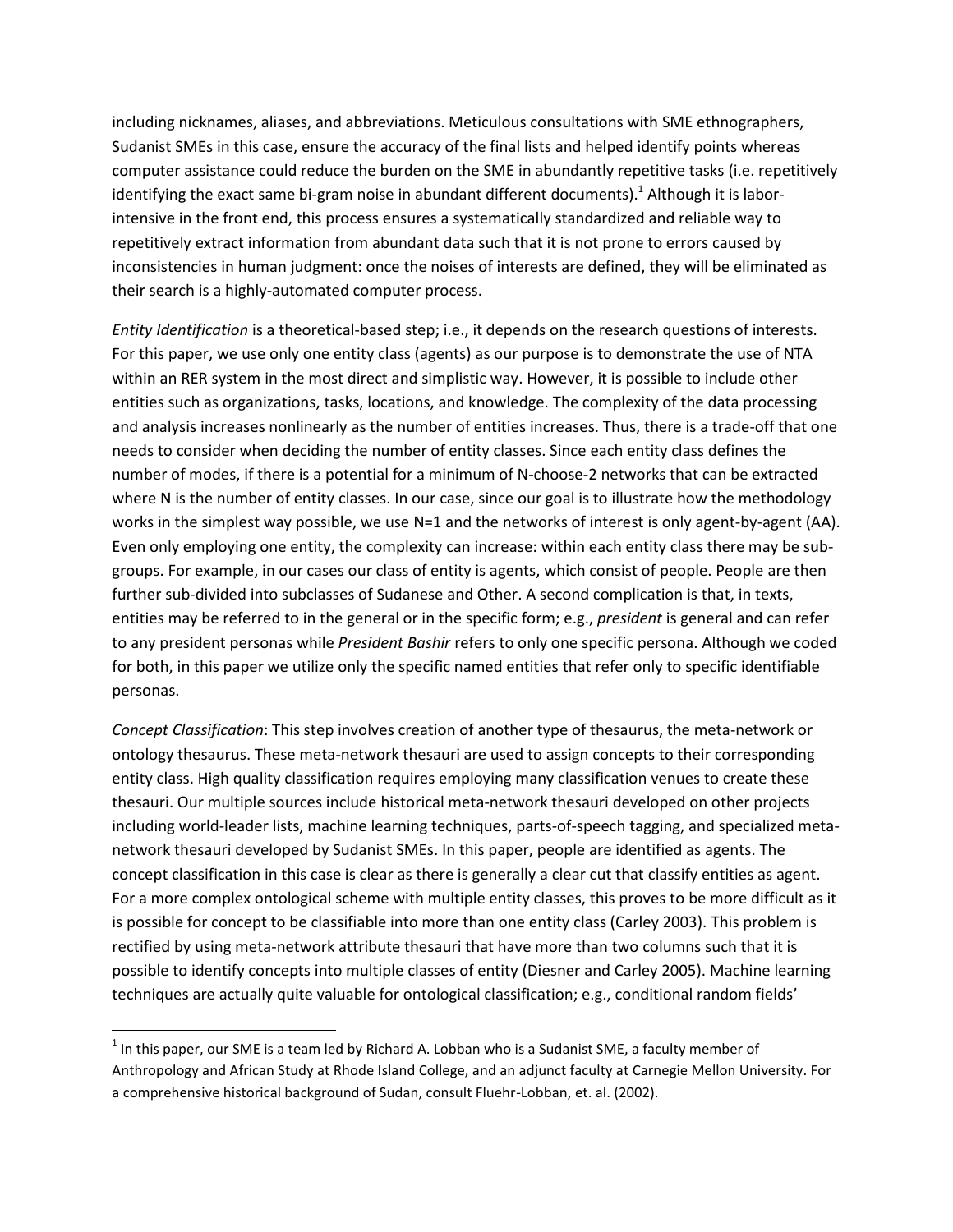techniques work well particularly for people, organizations and locations (Diesner and Carley 2008). In the end, however, we find that for between 5 and 10% of the concepts, entity classification is dependent on expert knowledge and ethnographic judgment. Future research should determine whether this fraction is a critical fraction or not. Similar to concept identification, this process ensures a systematically standardized and reliable way to extract information such that it is not prone to errors caused by inconsistencies in human judgment.

*Meta-network extraction*: This step is very computer-intensive and results in the extracted networks. We use AutoMap (Carley et.al. 2009a) to process the set of texts, applying the thesauri, and generate out a meta-network.<sup>2</sup> A large number of procedures are used as part of this process including proximity based mapping, parts-of-speech categorization, and so on. AutoMap searches the whole text set for the concepts previously defined in the generalization thesauri. AutoMap then builds a semantic network based on the generalization thesauri, delete lists etc., then it cross-classifies the concepts into their ontological categories using the meta-network thesauri, and stores the resulting system as a metanetwork. This process causes all the predefined concepts in a text to be linked.

*Graph and Analyze Data*: At this point, the text has been turned into a structured data set, specifically a meta-network, which can then be graphed and analyzed. AutoMap generates one such meta-network per text. Since there are thousands of texts, there are thousands of networks. The next step is to create a frame to combine these results in a meaningful way. This frame is dependent on the research question. As we are interested in how the socio-cultural environment in Sudan has changed over time, we frame the results by year: one combined meta-network per year. There are many ways to fuse network data; we chose to employ a unioning procedure. A yearly compression enabled us to take a longitudinal perspective. Next, we use \*ORA (Carley *et al*. 2009b) for graphing and analyzing the data.<sup>3</sup>

In addition to the aforementioned steps, we also identified a number of preliminary preprocessing steps to standardize the extraction process and to eliminate non-bearing concepts from across the texts (Carley 1993). First, we ran standard cleaning processes to clean the data from unwanted characters such as numbers and punctuations. Next, we applied a set of pre-processing thesauri containing premade standard and commonly-used delete list in English language (i.e. who, what, the, etc.). We also applied the stemmer from (Porter 1980), a process that converted each concept into its related morpheme to eliminate redundancy of concepts (Jurafsky & Martin 2000: 83, 654). All of these preliminary processing steps are done automatically using AutoMap. We tracked the order of processing, experimented with different orders, and identified the best order for reducing error in both what concepts were extracted and the connections among them.

 $\overline{a}$ 

<sup>&</sup>lt;sup>2</sup> AutoMap is available for download at <u>http://www.casos.cs.cmu.edu/projects/automap/software.php</u>

<sup>&</sup>lt;sup>3</sup> \*ORA is available for download at <u>http://www.casos.cs.cmu.edu/projects/ora/software.php</u> . Output from AutoMap is stored as dynetml files (an xml format for graphs of which graphml is a subset). Dynetml is directly readable by \*ORA (Carley, et.al. 2007).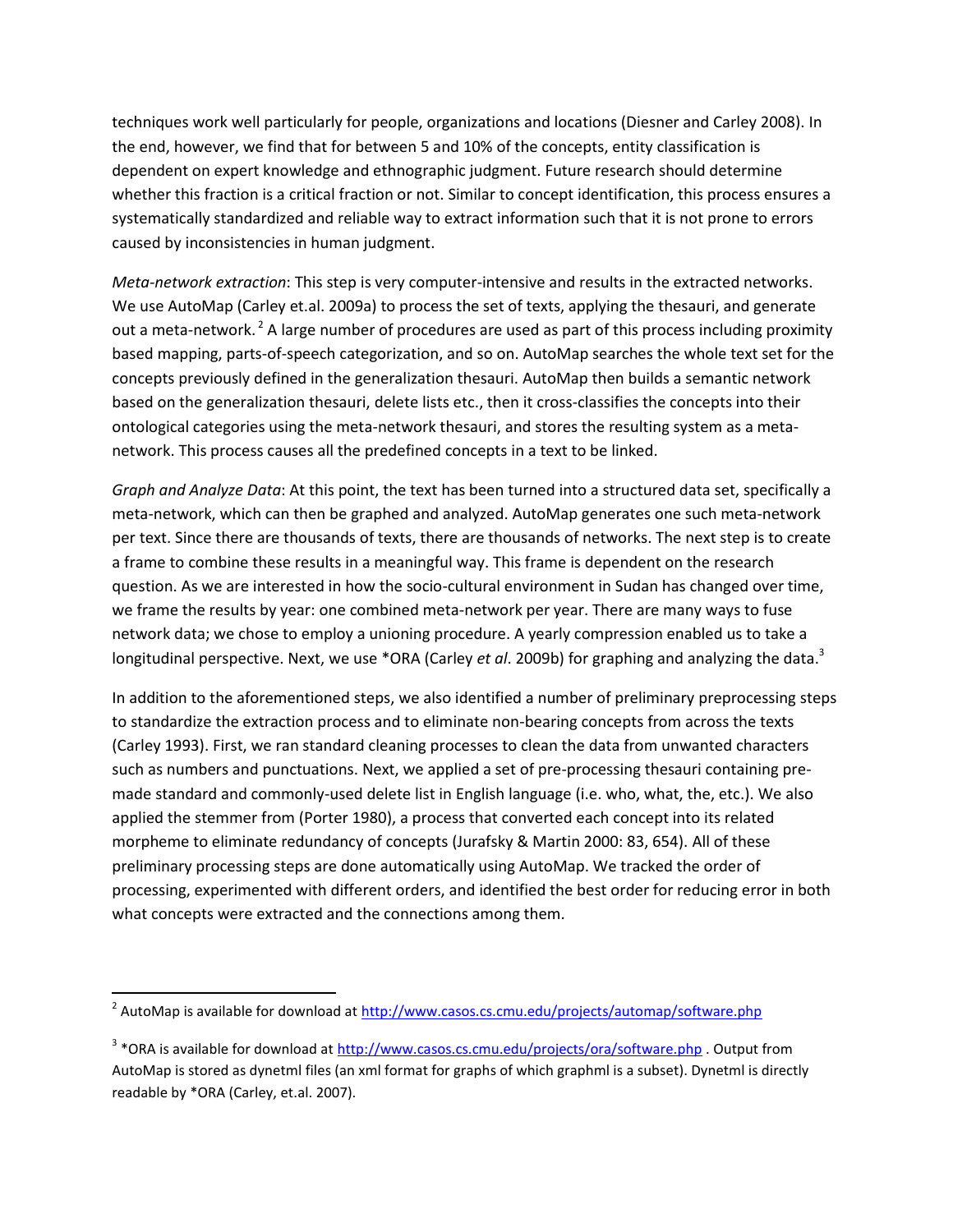#### *Degrees of Generalization and Connection*

On the surface this processing sequence sounds straight forward. It turns out, however, that there are many coding choices that the analyst must make along the way that influence the results (Carley 1993). There are a number of cases where SMEs need to be involved in the initial run-in extractions for verification in the construction processes. We now describe key issues that arose and how we resolved these to create the RER system.

The first overarching key issue was degree of generalization. Coding choices can result in the extracted concept set being over- or under-generalized relative to the analysts needs. For example, imagine we are trying to extract all references to a specific persona. A *low extraction frequency* for this agent of interest occurs when the variations of its names, including nicknames and abbreviations, are not properly identified. Misspelling, another source of error, could also lower the extraction frequency. This under-extraction, in turn, results in missing links among agents, which in turn affects the characteristics of the network generated. To reduce this, we found it necessary to include common variation and misspelling of names of the agents (and organizations, locations or other named entities of interests in general case), as well as known pseudonyms or aliases. However, this does not reduce another underextraction problem: pronouns (he or she) are often used to describe the agent previously discussed. Yet, it is also fair to assume that this kind of under-extraction problem is evenly distributed among extracted agents such that it will not affect the relative frequency. It is also possible to have *a falsely higher extraction frequency*. This over-extraction occurs, for example, when a generalization thesaurus includes very common nicknames or aliases for a particular agent who is equally applicable to other agents in the corpus. For example, the aliases of "William F. Clinton" in generalization thesaurus should include "Bill Clinton" but should not include only "Bill" as "Bill" is a very common nickname and might apply to other Bill's such Bill Hancock or even Sudan Referendum Bill. If "Bill" were included as an alias of "William F. Clinton," then *all* "Bill" unidentifiable to *any* specific agent or entity would then be associated with "William F. Clinton." These false associations would cause "William F. Clinton" to have not only a falsely higher extraction frequency but also false links to other agents, affecting the characteristics of the network generated. We find, in general, for named entities that are n-grams, that single concepts should generally not be associated by generalization thesauri. However, sometimes, advanced machine learning processes can cross-catalog these terms during a second pass (e.g., Diesner & Carley 2008).

The second overarching key issue was the *degree of connection*. We found that link extraction was improved by using multiple link-extraction techniques and fusing the results. One technique is *proximity based*. This technique is widely used in the social sciences for text analysis. Proximity based techniques place a link between two concepts just in case they occur within some distance of each other; e.g., number of words, sentences, paragraphs. This process is highly automated and is not dependent on the context and substantive meaning of the sentence, paragraph, and article. We find that the media impacts this choice of window size e.g.: email, tweets, and email headers can be treated with the window size equal to the text; PowerPoint slides with window size equal to the bullet; and for newspaper data, scholarly articles, and blogs the most accurate connections are at the sentence level. However, this needs to be supplemented with secondary processing to handle lists. Further, it appears for named entities, such as people, organizations and locations, specialized paragraph level processing is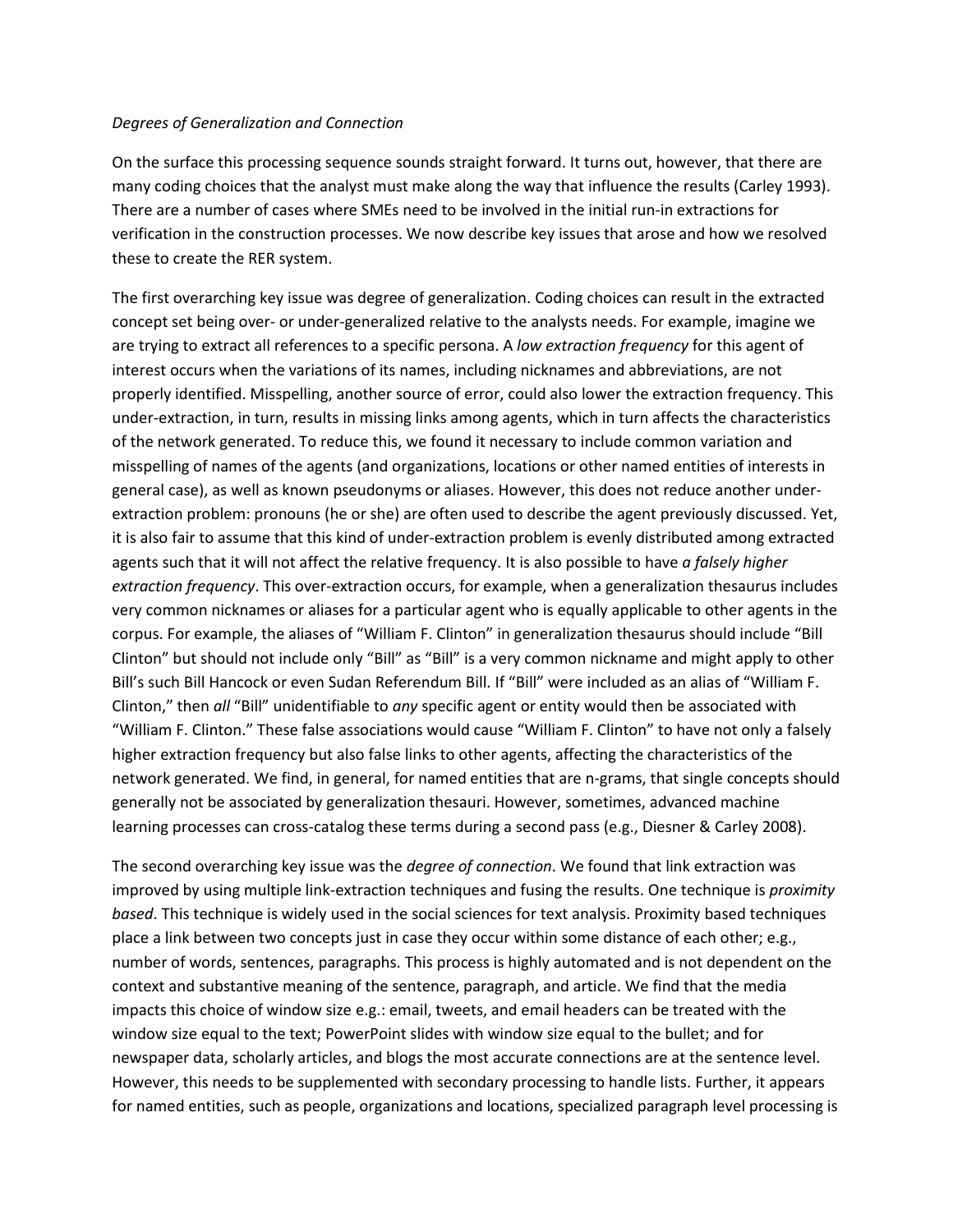needed after anaphora resolution is employed. In general, the longer the window (more concepts) the higher the number of links (denser networks); whereas, the smaller the window the fewer the number of links (see Diesner & Carley 2005). Thus, the validity of the extraction is intrinsic to the window choice itself and nothing else.

A window size of 7 that we use link concepts within 7 concepts to one another. For example on window size, consider this sentence: "President Omar Hassan Al Bashir and Salva Kiir shake hands after a funeral service for John Garang in Juba." There are 19 words in this sentence. Based on the thesauri we earlier created, there are 10 identified concepts in this sentence: "President Omar Hassan Al Bashir," "and," Salva Kiir," "shake," "hands," "after," "a," "funeral service," "for," "John Garang." However, "and," "after," "a," and "for" are automatically eliminated by the standard delete list. The concept "hands" is merged into its singular form, "hand," in the stemming process.<sup>4</sup> Thus, after these processes, we have this row of concepts: "President Omar Hassan Al Bashir" "Salva Kiir" "shake" "hand" "funeral service" "John Garang." For our research here, we are only interested in concepts that are aliases of political agents. Thus, the concept "President Omar Hassan Al Bashir" will be linked to "Salva Kiir" and "John Garang" as they are within 7 concepts to one another.

Within this overarching issue, one can also question what type of link is produced. For example, it is a valid question to ask whether a link produced between two agents is positive or negative. Although it is theoretically possible, we do not distinguish between positive and negative link in this article. For our research in studying the dynamics of political agents of Sudan, the differentiation between positive and negative link is not critical. A well-known quote from *The Art of War* by Sun Tzu says "keep your friends close, and your enemies closer." The dynamics of political networks often result in changeable, often ambiguous, ties: a friend today might be an enemy tomorrow. Thus, it is not critical to define a link as positive or negative. As long as such link exits, it gives value to the linked agents because it enables the one to monitor to the other thus gives values.

## **Applying the RER: Illustrative Results**

 $\overline{\phantom{a}}$ 

As we mentioned in the previous section, our focus in this article is on how corpus meta-network information is extracted from open-source text data. We have explained in the previous section how SME is integral in the construction process. We will now present illustrative results as a proof of concepts on how RER gives rapid high level assessment of a socio-cultural environment by generating results that are validated as accurate by ethnographer SME and match actual historical events. To provide for the most direct link of the corpus meta-network and its extracted open source text data, we will use the simplest example and focus only on the networks of the extracted agents. Presenting an example in terms of networks of agents allow to present readers with uncomplicated and intuitive analysis that can be substantiated with real historical events.

 $^4$  Although irrelevant in this paper as our focus is in agents, this process is relevant if, for different research, one wishes to link verbs to create a different kind of network of concepts.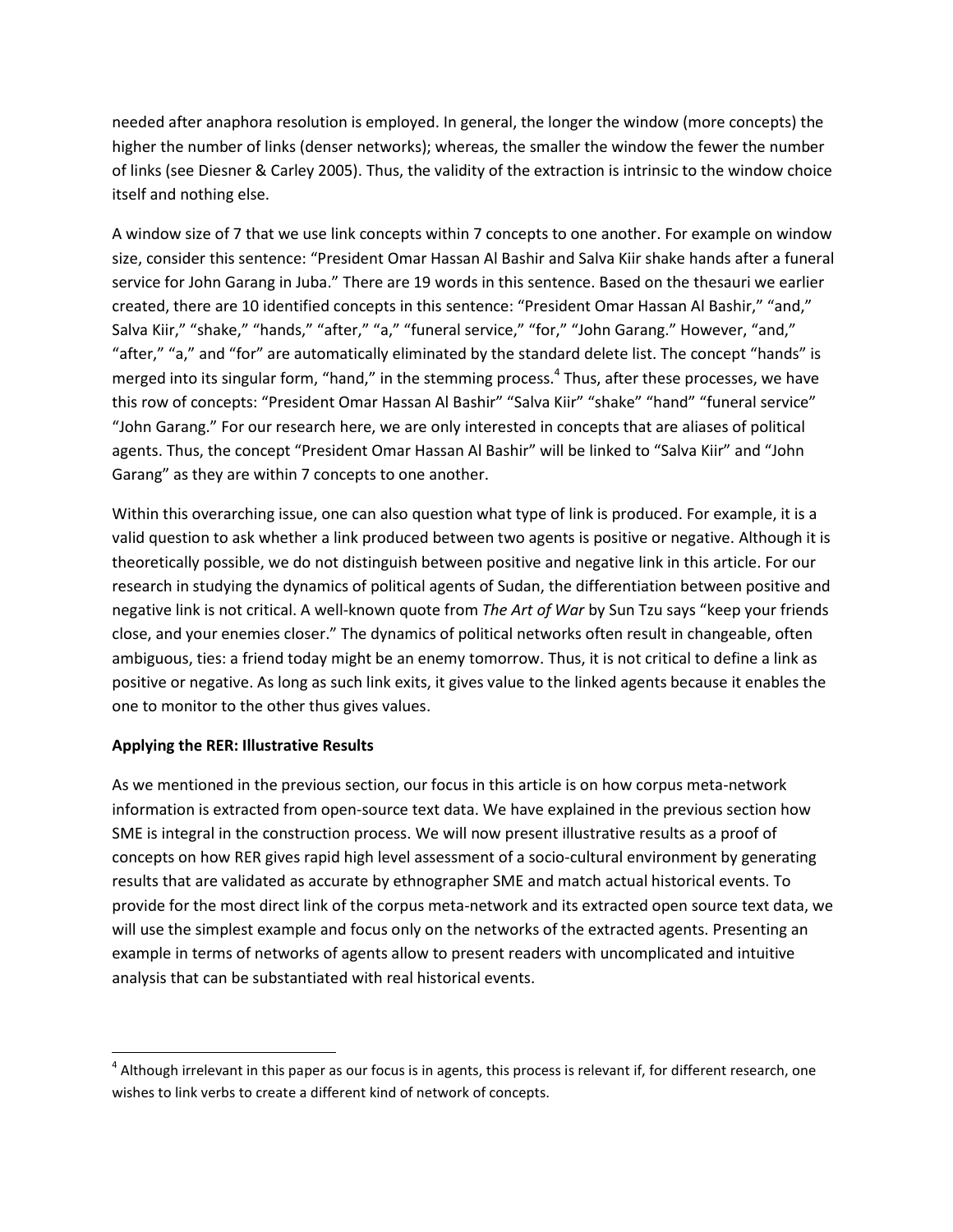SMEs need to validate the results using a frame that they understand. Our yearly meta-networks display results in forms of: a) visualization by year, b) top agents by year on various metrics, and c) over-all graph-level metrics and change in these. These are not in forms familiar to Sudanists SMEs as they are ethnographers and not social network analysts. Hence, we then create narrations that incorporate external documents, in which yearly data is elaborated longitudinally in term of rank order (ordinal). Sudanist SMEs then can validate if these narrations match real historical events. Before proceeding to the next section, we suggest readers who are unfamiliar with the recent developments in Sudan to see Appendix A for a brief background.

## *Data*

We began with more than 40,000 newspaper articles in English language from the *Sudan Tribune* online for years 2003-2008. We chose articles in English due to structural issues in language. Built from our previous research, we have a library of thesauri required for general preliminary processes in English language. Different languages are likely to have different structures thus requiring different sets of thesauri for the extraction processes. This is especially critical for the preliminary processes in which different delete lists and stemming processes are required for different languages. Thus, English, and not Sudanese, is our language of choice for this research.

The number of articles varies by year: 2003: 2,932, 2004: 6,943, 2005: 3,828, 2006: 3,828, 2007: 5,815, and 2008: 9,266 articles. Applying the semi-automated RER process, the numbers of agents for the corresponding years are 28, 38, 33, 39, 41, and 39. These are political agents who have been reported in engaging in some political activities in Sudan.

## *Agent-Level Analysis*

Herein, we describe and use the RER system and associated NTA process to examine political change in Sudan. Analysts in looking at data such as extracted by the RER system would ask, "who is key?" From the extracted agents, we select those who have had consistent and/or important roles in this conflict. We ask, across time, who stands out? We use four categories of SNA measures most relevant to power structure to determine the important agents: *Total Degree Centrality* (Wasserman and Faust, 1994), *Cognitive Demand* (Carley, *et.al.*, 2009b), *Eigenvector Centrality* (Bonacich, 1987), and *Betweenness Centrality* (Freeman, 1979). These measures are most relevant to power structure because:

- (i) *Total Degree Centrality* is the most obvious and frequently used measured of power structure. It measures the total number of links of an agent in a network, which means that he is in the center of what is happening. The higher the score the more likely is an agent to receive and potentially pass on critical information that flows through the network Wasserman and Faust, 1994:199). This measure identifies the formal leaders of the network.
- (ii) *Cognitive Demand* measures the total amount of cognitive effort expended by each agent to connect to other agents. The expended cognitive effort is inferred based on the agent's position in the network. Such agents may never become the formal leader of an organization yet they hold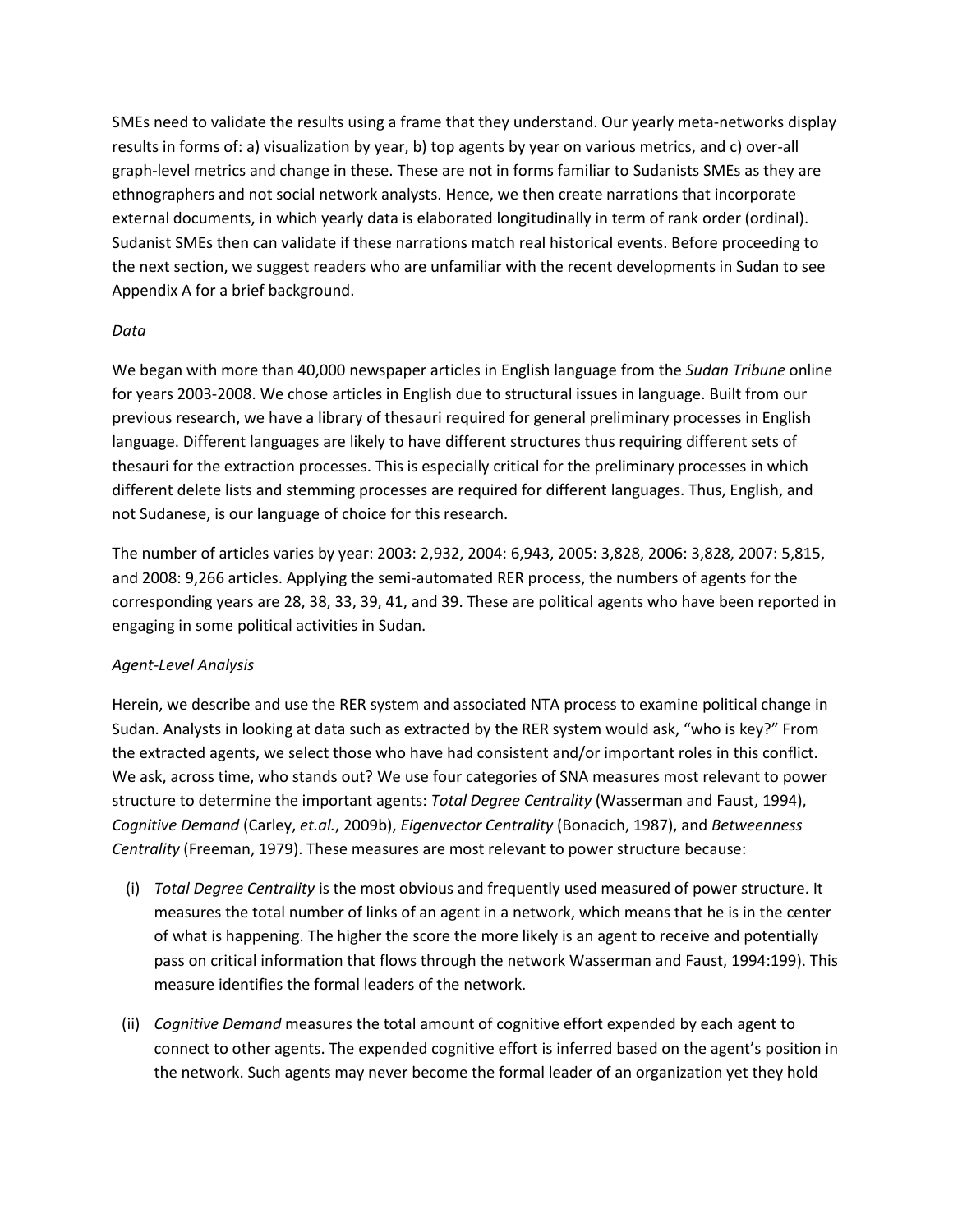very important positions in their networks as the de facto leaders. Thus, this measure identifies the informal/underground leaders of the network.

- (iii) *Eigenvector Centrality* reflects an agent's links to other well-linked agents. If an agent is linked to isolated agents without many links, such agent will score low on this measure although it might have many links itself. This is an important power measure as an agent linked to well-linked agents has a better access to spread and obtain information in a network. Agents with higher scores of Eigenvector Centrality could be critical when rapid communication is needed. This means that such agents are powerful due to their associations to those who are well-connected and thus powerful. Thus, this measure is about the power-through-association of an agent,
- (iv) *Betweenness Centrality* measures how well an agent is connected to other parts of a network. This measure tells us which agent in a network is the most central to the network as a whole. Betweenness Centrality measures the frequency of links passing through a single agent to be connected. Thus, it measures how an agent is a broker of indirect connections among all other agents in network, making it to be a powerful gatekeeper of information flow. Agents who occur on many shortest paths among other agents have highest Betweenness Centrality value. This measure identifies the agents who importantly broker/bridge factions.

The four categories of network-level measures (figure 1-4) show four important agents who stand out: Bashir, Taha, Mayardit, and Garang. Once identified, we are now interested in analyzing their networks of relationships to other agents. We focus on ego-centered longitudinal (across the years) roles of these agents because:

- (i) It shows us agents whose roles have been consistent in all these years (long-term political agents) or have been increasingly important in the recent years (emergent agents).
- (ii) It provides for consistent relative network measures for such agents compared to their peers.
- (iii) And most importantly, it allows us to draw a parallel of the data-driven agents' consistent roles to the actual chronological historical events. This is very important as we need to validate our results using the actual historical events and the SMEs' understanding.

Such narrations enable the "story" of political change to unfold from this computer assisted process, transforming them into a familiar ethnography form that is eligible to be validated by Sudanist SMEs.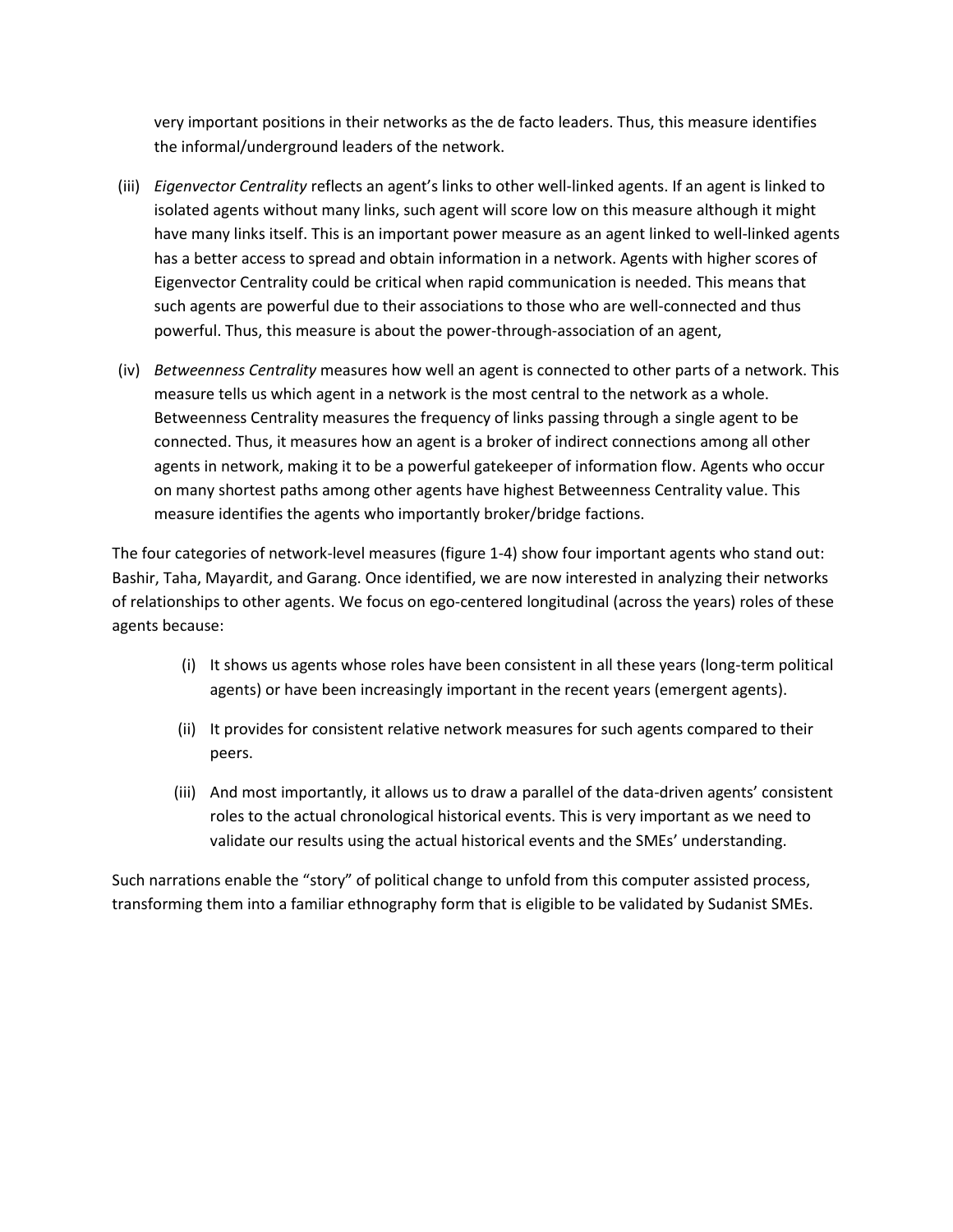

Figure 1: Total Degree Centrality for political agents of Sudan in 2003-2008. This figure shows how Garang's score sharply declines after 2005. It also shows how Taha's score declines in 2003-2007 yet increases again in 2008. In contrast to Garang's, Bashir's and Mayardit's scores sharply increase beginning in 2004 and 2005.



Leader of Strong Clique (eigenvector centrality)

Figure 2: Eigenvector Centrality for political agents of Sudan in 2003-2008. Figure 2 shows the Eigenvector Centrality of the political agents of Sudan. This figure shows that Taha's Eigenvector Centrality measure sharply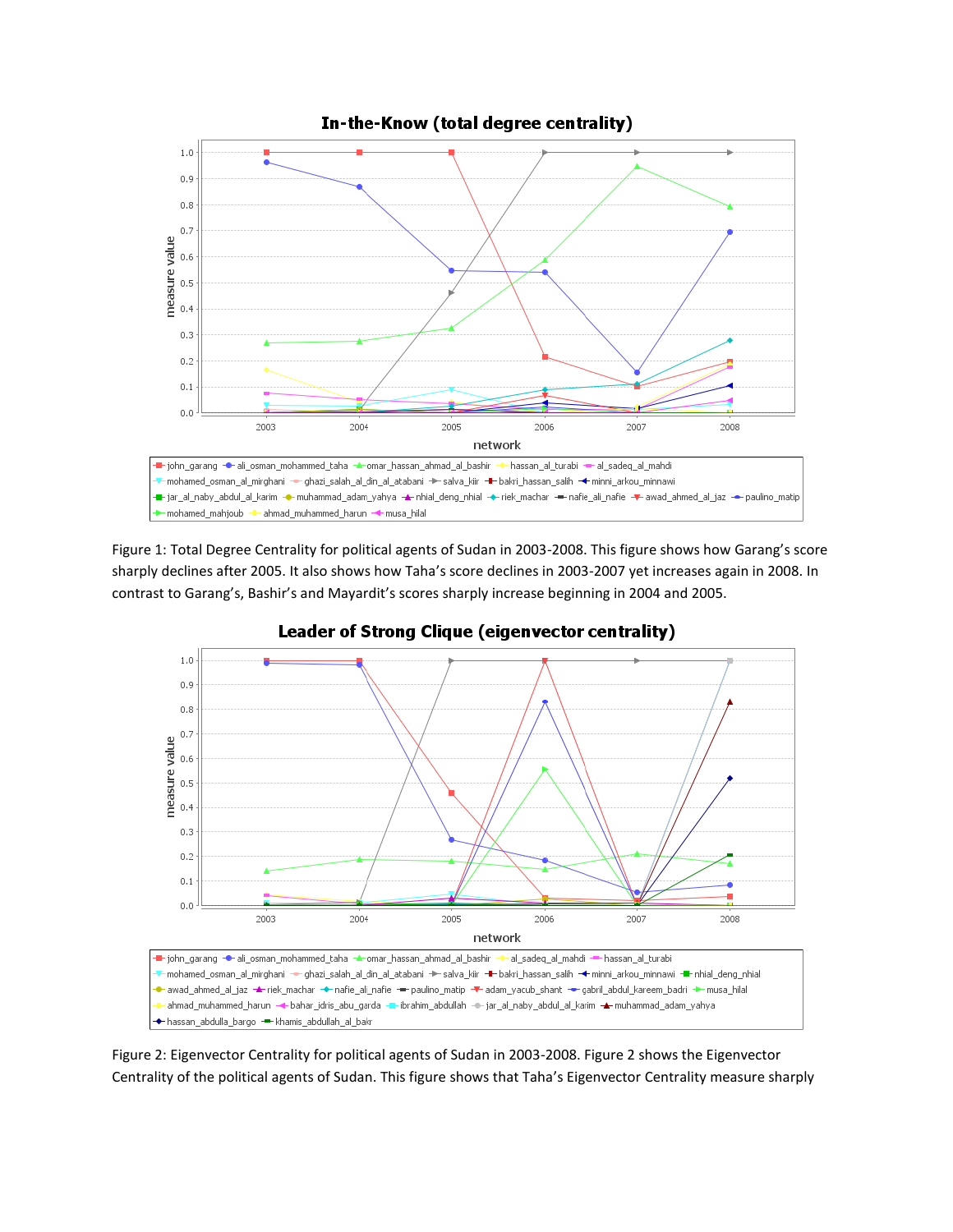declines in 2005 onward. The same trend is also shown by Garang's measure. In contrast, Mayardit's measure sharply increases in 2005.



**Emergent Leader (cognitive demand)** 

Figure 3: Cognitive Demand for political agents of Sudan in 2003-2008. This shows the Cognitive Demand measures. This figures shows the following: Garang's score peaks in 2005 but then drops in 2006; Mayardit's score increases sharply in 2005, peaks in 2006, then declines a little bit in 2007 yet remains high to 2008; Bashir's score slightly declines in 2006 but steadily increases afterward to the number one position in 2007-2008; Taha's score decreases sharply in 2005.

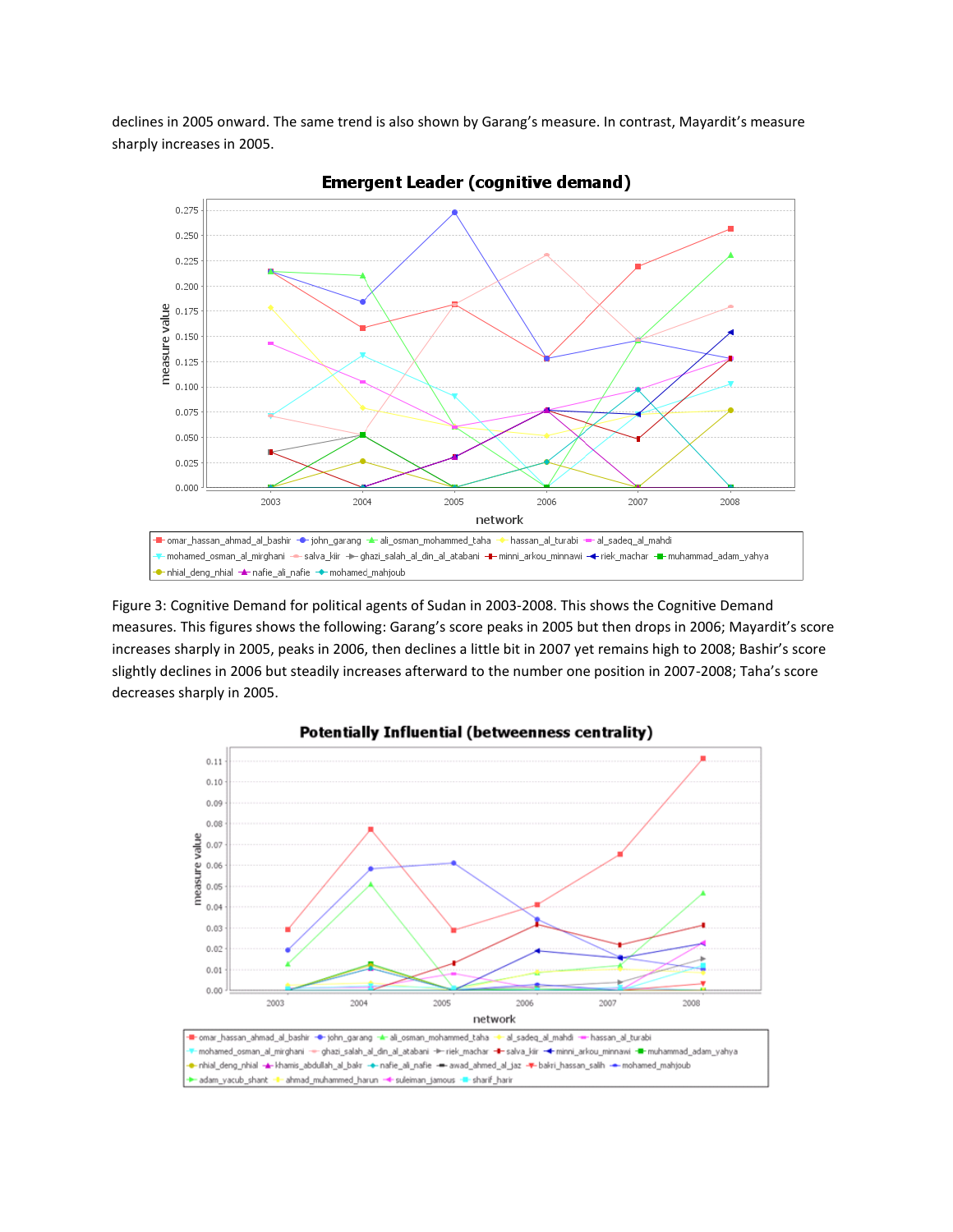Figure 4: Betweenness Centrality for political agents of Sudan in 2003-2008. This figure shows the Betweenness Centrality measures. It shows how Garang's score steadily decreases after 2005. It also shows how Mayardit's score starts to steadily increase in 2005. This measure also shows how Taha's score decreases sharply in 2005 yet he is able to regain it such that he has the second position in 2008. However, this measure most importantly shows how Bashir's power has increased sharply after it temporarily decreases in 2005 such that his score as the first rank is significantly higher than the other agents in 2007-2008.

## *Narrated Results*

Our results show that the current president of Sudan, Omar Hassan Ahmad Al Bashir, holds top ranks in 2008 (table 1). He ranks first in Cognitive Demand and Betweenness Centrality, second in Total Degree Centrality, and eight in Eigenvector Centrality. Furthermore, his ranks in every category have consistently been high in 2003-2008. This shows that he has been the most powerful (and even getting more and more powerful) person in Sudan. Our SME easily validates this result as it is historically true that Bashir has been in power as a president since 1989 after he successfully led a military coup that ousted the government of Sadeq Al Mahdi (Cowell 1989). Bashir is exceptionally strong in Total Degree Centrality, Cognitive Demand and Betweenness Centrality, meaning that he is not only a formal leader but is also a de facto leader who connects factions.

| Yearl                    |   | 2003 | 2004 |   | 2005 |   | 2006 |   | 2007 |   | 2008                                                                               |
|--------------------------|---|------|------|---|------|---|------|---|------|---|------------------------------------------------------------------------------------|
| Measure Name             |   |      |      |   |      |   |      |   |      |   | Rank   Value  Rank   Value  Rank   Value  Rank   Value  Rank   Value  Rank   Value |
| Centrality, Total Degree | 3 | 0.27 | 0.27 | 4 | 0.33 | 2 | 0.59 | 2 | 0.95 |   | 0.79                                                                               |
| Cognitive Demand         |   | 0.21 | 0.16 | 2 | 0.18 | 3 | 0.13 |   | 0.22 |   | 0.26                                                                               |
| Centrality, Eigenvector  |   | 0.14 | 0.18 | 4 | 0.18 | 6 | 0.15 |   | 0.21 | 8 | 0.17                                                                               |
| Centrality, Betweenness  |   | 0.04 | 0.08 |   | 0.05 |   | 0.02 |   | 0.07 |   | 0.13                                                                               |

Table 1: Measures for Omar Hassan Ahmad Al Bashir

Salva Kiir Mayardit's important role is shown by our result as he tops Bashir in Total Degree Centrality from 2006 and in Eigenvector Centrality since 2005 (table 2). This means that he is powerful not only because of his own important position but also because of his position relative to other important agents in the political networks of Sudan. This is another straight forward validation by our SME as it is the fact that Mayardit is the current President of Autonomous Government of Southern Sudan and the First Vice President of Sudan. He has become a more important figure in recent years agreeing with the fact that he has been strongly supported by the people of Southern Sudan. His ranks are first significant in 2005 when he not only succeeds Garang but also starts his office as the First Vice President of Sudan, a position that makes him the second most powerful person in Sudan; a position referred as "the most powerful Vice President in the world" (Tombe 2008). Mayardit is indeed the second most powerful person in Sudan, not far off from Bashir.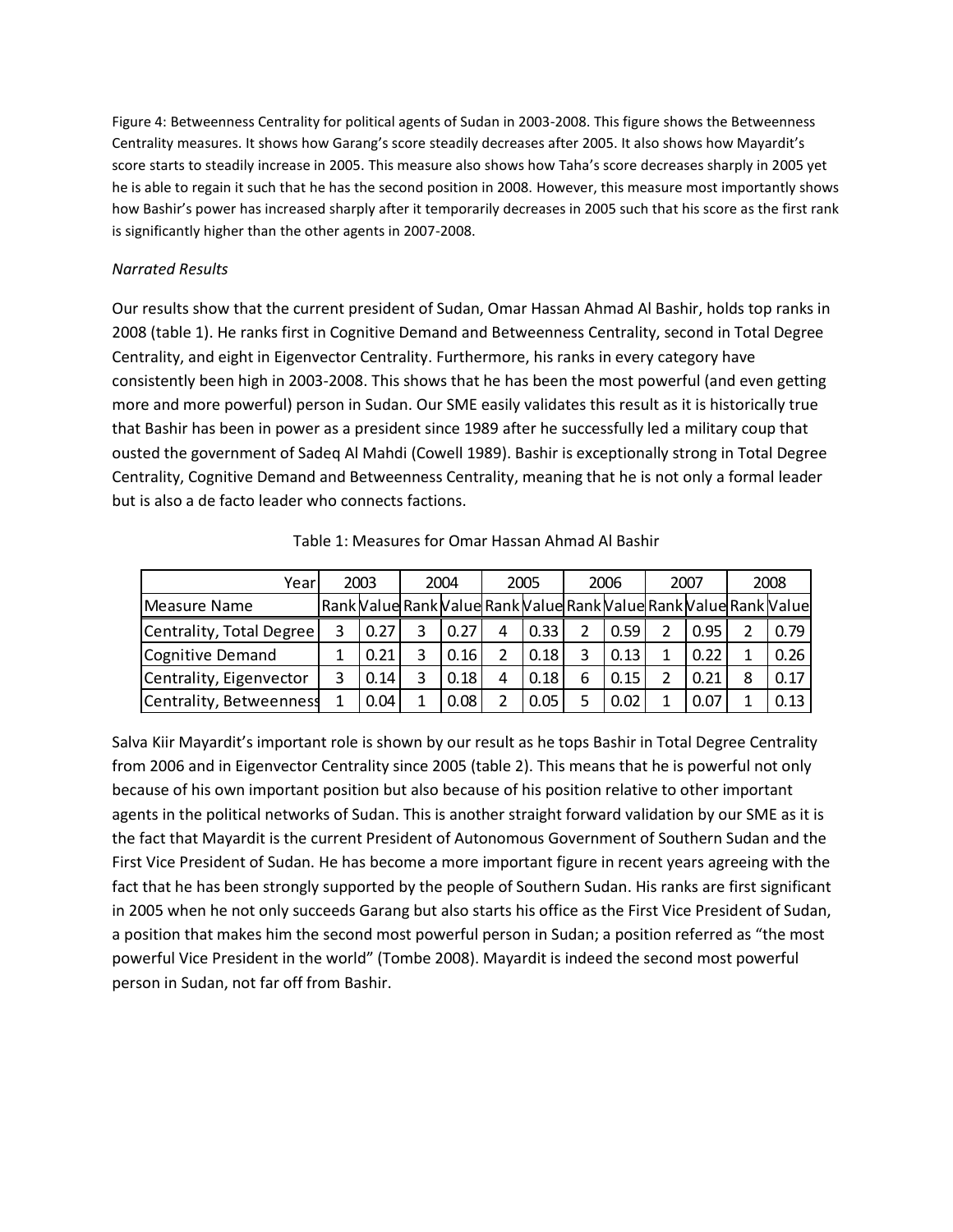| Yearl                    |   | 2003 | 2004 |   | 2005 |   | 2006 |   | 2007 |   | 2008                                                                               |
|--------------------------|---|------|------|---|------|---|------|---|------|---|------------------------------------------------------------------------------------|
| Measure Name             |   |      |      |   |      |   |      |   |      |   | Rank   Value  Rank   Value  Rank   Value  Rank   Value  Rank   Value  Rank   Value |
| Centrality, Total Degree | 8 | 0.00 | 0.01 | 3 | 0.36 | 1 |      |   |      |   |                                                                                    |
| Cognitive Demand         |   | 0.07 | 0.05 | 3 | 0.18 | 1 | 0.23 | 3 | 0.15 | 3 | 0.18                                                                               |
| Centrality, Eigenvector  | 8 | 0.00 | 0.01 | 1 |      | 1 | 1    |   |      |   |                                                                                    |
| Centrality, Betweenness  | 6 | 0.02 |      |   | 0.03 | 8 | 0.02 | 6 | 0.02 |   | 0.06                                                                               |

Table 2: Measures for Salva Kiir Mayardit

Ali Osman Mohammed Taha has top ranks in 2003 and 2004, especially in Total Degree and Eigenvector Centralities where he ranks second (table 3). He also ranks third and first in 2003 and 2004 for Cognitive Demand. These mean that he is an important agent in 2003-2004 due to his de facto leadership obtained by not only his own important position but also his proximate position relative to other important agents, not unlike Mayardit in later years. Our SME validates this result because it is a historical fact that those are the years when he has an important proxy role for Bashir in negotiating with John Garang and the Southern Sudanese for the handling of the Darfur crisis (Sudan Tribune 2004). However, following his trial and relinquishment from the office of the First Vice President into the Second Vice President of Sudan in 2005, his role and power have decreased as shown in his declining ranks in the subsequent years.

| Yearl                    |   | 2003 |  | 2004 |   | 2005 |                          | 2006 |   | 2007  |    | 2008                                                                               |
|--------------------------|---|------|--|------|---|------|--------------------------|------|---|-------|----|------------------------------------------------------------------------------------|
| Measure Name             |   |      |  |      |   |      |                          |      |   |       |    | Rank   Value  Rank   Value  Rank   Value  Rank   Value  Rank   Value  Rank   Value |
| Centrality, Total Degree |   | 0.96 |  | 0.87 |   | 0.55 | 3                        | 0.54 |   | 0.161 |    | 0.7                                                                                |
| Cognitive Demand         |   | 0.21 |  | 0.21 |   | 0.06 | $\overline{\phantom{0}}$ |      | 4 | 0.15  |    | 0.23                                                                               |
| Centrality, Eigenvector  |   | 0.99 |  | 0.98 | 3 | 0.27 | 5.                       | 0.18 | 3 | 0.06  | 9  | 0.08                                                                               |
| Centrality, Betweenness  | 3 | 0.02 |  | 0.05 | 8 | 0.00 | 10                       | 0.01 | 9 | 0.01  | 10 | 0.01                                                                               |

Table 3: Measures for Ali Osman Mohammed Taha

John Garang has very high ranks in some important categories in 2003-2005 (table 4). He ranks top two, mostly the first, in Cognitive Demand, Total Degree Centrality and Eigenvector Centrality. He also ranks top four in Betweenness Centrality. His ranks peak in 2005 when he tops all but one category. This result is validated by our SME as Garang had been historically the leader of Southern Sudan until 2005. Negotiating against Taha, Garang has an important in the Darfur Crisis in 2003-2004. This negotiation brings his political career to a peak in 2005 when he holds the office of the first vice president, making him the second most powerful person in Sudan. However, his legacy ends due to his death in 2005. Yet, there could be bias in the increments in his ranks in 2005 due to the amount of news published related to his legacy and the controversies of his death (Young 2005). This publication bias is evident as Garang still ranks top ten in most categories, although they are subsequently declining, in 2006-2008 although he has passed.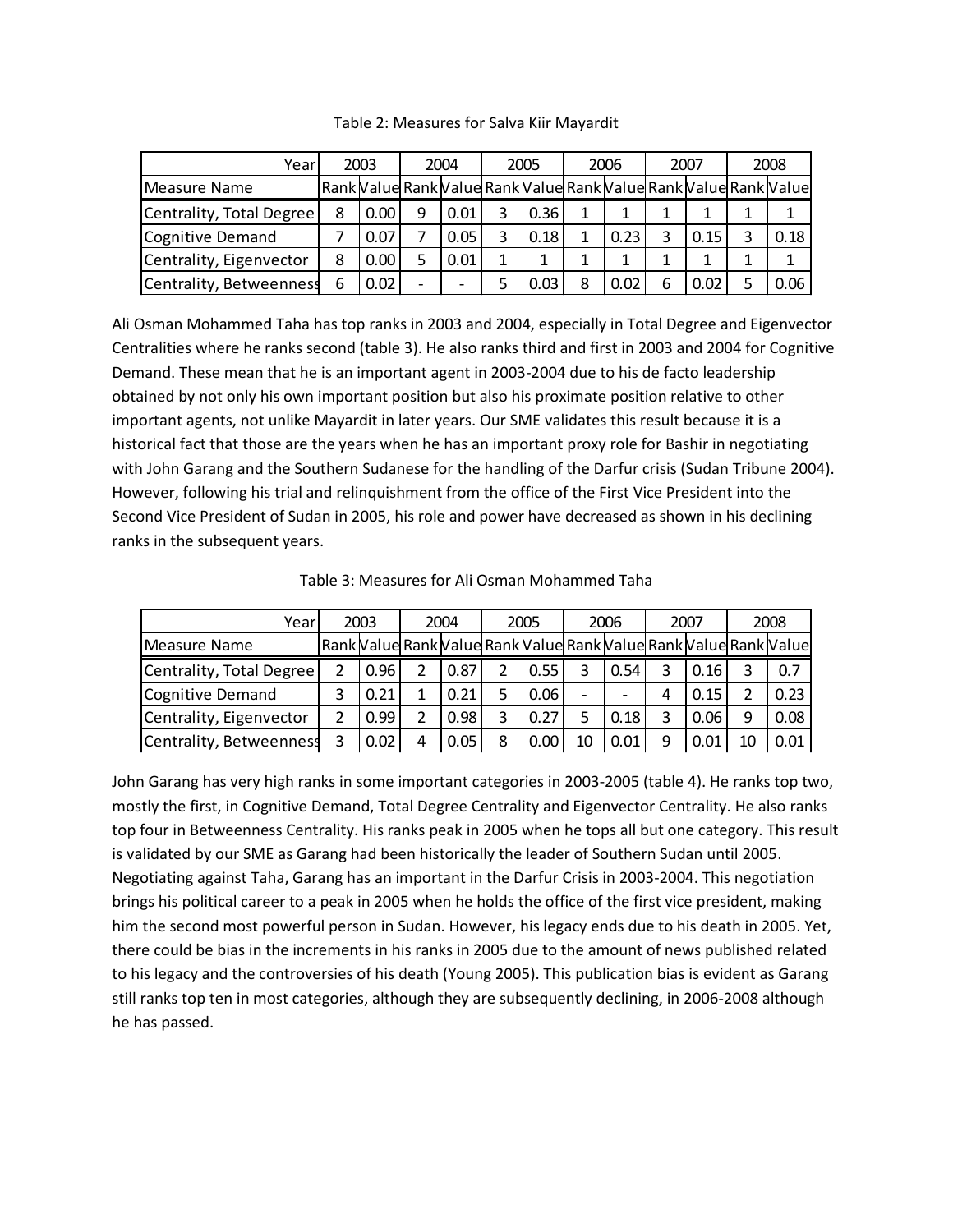#### Table 4: Measures for John Garang

| Yearl                    |   | 2003 | 2004 | 2005 |   | 2006 |   | 2007 |                          | 2008                                                                               |
|--------------------------|---|------|------|------|---|------|---|------|--------------------------|------------------------------------------------------------------------------------|
| Measure Name             |   |      |      |      |   |      |   |      |                          | Rank   Value  Rank   Value  Rank   Value  Rank   Value  Rank   Value  Rank   Value |
| Centrality, Total Degree |   |      |      |      | 4 | 0.22 |   |      | 5                        | 0.2                                                                                |
| Cognitive Demand         |   | 0.21 | 0.18 | 0.27 |   | 0.13 |   | 0.15 | 6                        | 0.13                                                                               |
| Centrality, Eigenvector  |   |      |      | 0.46 |   | 0.03 | 4 | 0.02 | 10                       | 0.04                                                                               |
| Centrality, Betweenness  | 4 | 0.02 | 0.06 | 0.06 | 1 | 0.06 |   | 0.04 | $\overline{\phantom{0}}$ |                                                                                    |

## **Conclusions and Discussions**

## *Conclusions*

l

Our results also show that there is almost an even distribution of power between the central government (Bashir and Taha) and the Southern Sudan government (Mayardit and Garang). Consistent with the actual historical events, our analysis identifies that President Al Bashir is still a very powerful agent despite the allegations of war crimes and genocide against him (Gray 2009). This conclusion on Al Bashir extends beyond our available data as he has been reelected again as the President of Sudan in 2010 (BBC World Service 2010). On the other hand, our analysis indicates that Ali Osman Mohammed Taha loses some of his influence after his relinquishment from the office of the First Vice President into the Second Vice President in 2005 although he is still powerful. The importance of the office of vice presidency in Sudan is also shown by the increase in Salva Kiir Mayardit's influence after he replaces Taha following the death of the powerful and influential John Garang. Again, our result is validated by a historical development of event that is beyond the scope of our data: Mayardit is the the first president of Southern Sudan after the split of the country into two independent countries in July 2011. Our analysis was done before a referendum was passed in January 2011, a referendum that results in the independence of Southern Sudan in July 2011 (BBC News 2011). This shows that our method works even though we only employ a simple analysis of narrated rank order.<sup>5</sup>

Using the Rapid Ethnography Retrieval system we are able to explain the longitudinal changes of political agents of Sudan. The changes we identify are parallel to historical events and the analysis has been validated by not only Sudanist Subject Matter Experts but also by actual historical events beyond the scope of our data. It is not surprising that most of our results were known by Sudanist SMEs as we were processing historical data. While most Sudanist SMEs would have not likely discovered much new and unexpected results in the relations shown in this paper, the fact that independent non-Sudanist-SME researchers could accurately detect these relations through network measures extracted from Network Text Analysis method using the computer RER system processing the data in much efficient short time is important.

<sup>&</sup>lt;sup>5</sup> Readers interested in the further dynamics of this process should consult forthcoming papers. In these papers, the longitudinal progression is further investigated in which the significance of change is quantified (Tambayong, 2013a) and its stability is measured (Tambayong, 2013b).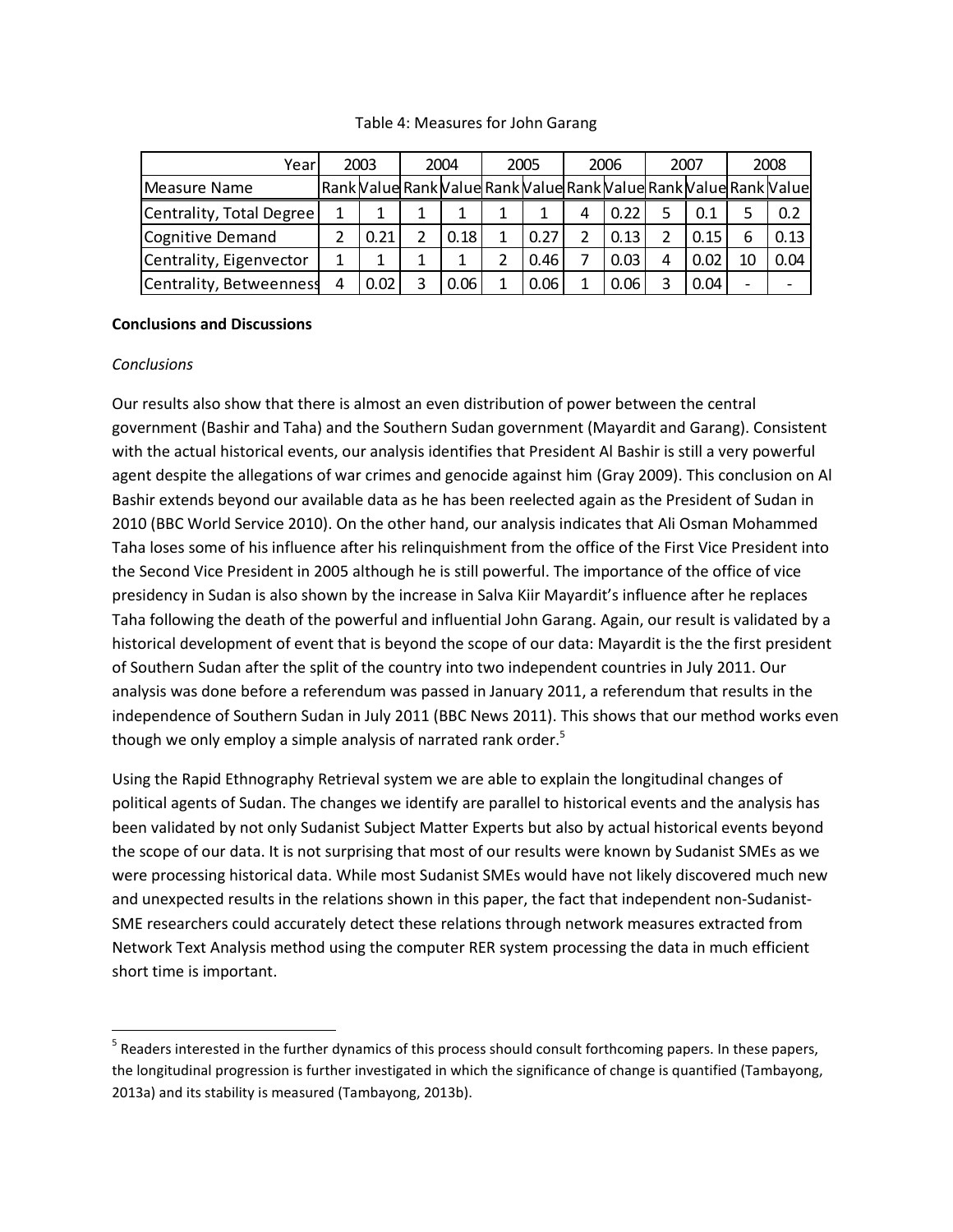We also want to note that the results obtained through this data-to-model process with the RER did lead to two new findings that surprised many of the Sudanists. In this paper we did not report all results generated by using the RER. Yet, many others, such as those involving emergent leaders were also confirmed by SMEs. They agreed they made sense in retrospect but they just had not thought of it. The first is that our analysis (figure 1-4) showed Minni Arkou Minnawi as someone to watch; i.e., he was becoming increasingly influential and consistently ranks in top 10 in all categories. For most Sudanists, they had dismissed him as an assistant of Bashir; whereas, we find that his powerbase and influence is increasing which could make him a key person in the near future. Time elapsed after we drew such conclusion when we read the news that Minnawi had abandoned his allegiance to the central government (i.e. Bashir) and fled to Southern Sudan (Lavallee 2010). Second, our analysis showed that as you moved through time there was great volatility in an agent served as the best broker or intermediary. This suggests that the intermediary may depend on the specific sub-conflict, which we plan to investigate. The Sudanist SMEs, however, tended to lock onto a particular person and did not see change as quickly as our techniques did. This suggests that RER if used in conjunction with SMEs, or by SMEs, may serve as an early indicator system to predict what who to watch.

#### *Discussions*

These illustrative results are important as it is a solid proof of concepts of principle and practice that underscores the validity of RER system, especially founded in open source NTA and dynamic network analysis. We do not view the RER system as a replacement for SMEs. On the contrary, SME's ethnography expertise and knowledge are an integral part of RER. SMEs employing RER can actually work faster and spend more of their effort on assessment and understanding in both construction and validation processes; tasks that may be better suited to people than machines. Built on SMEs' expertise, NTA-utilized RER system excels as an efficient and accurate methodology as its provides for a systematically standardized, reliable, and accurate way to automatically extract information from a vast amount of texts such that it is not prone to errors caused by inconsistencies in human judgment. In turn, this allows for a better understanding of the region of interests.

This method is especially helpful and more efficient and accurate when one deals with vast amount of texts that are beyond practicality, and possibly beyond physical capacity, to be analyzed individually by SMEs. It is also helpful when one is exploring a new region of interest and there are few SMEs and too little time to support doing an in-depth multi-year study, which is what most Sudanist SMEs have done. A working RER system would streamline this process and facilitate the iterative cycle so as to minimize the time and effort required by the analyst. What we did was to a) run through this entire process with detailed human-in-the-loop processing, b) identified all points that could be automated, c) automated those points, d) identified all thesauri that had value beyond just this datasets, e) cleaned and formatted those, and f) then re-processed all the data with the more fully automated and streamlined the system. The result was a much reduced processing time for this data (which in our case only took 2 weeks); and, a system that can be re-used on other datasets.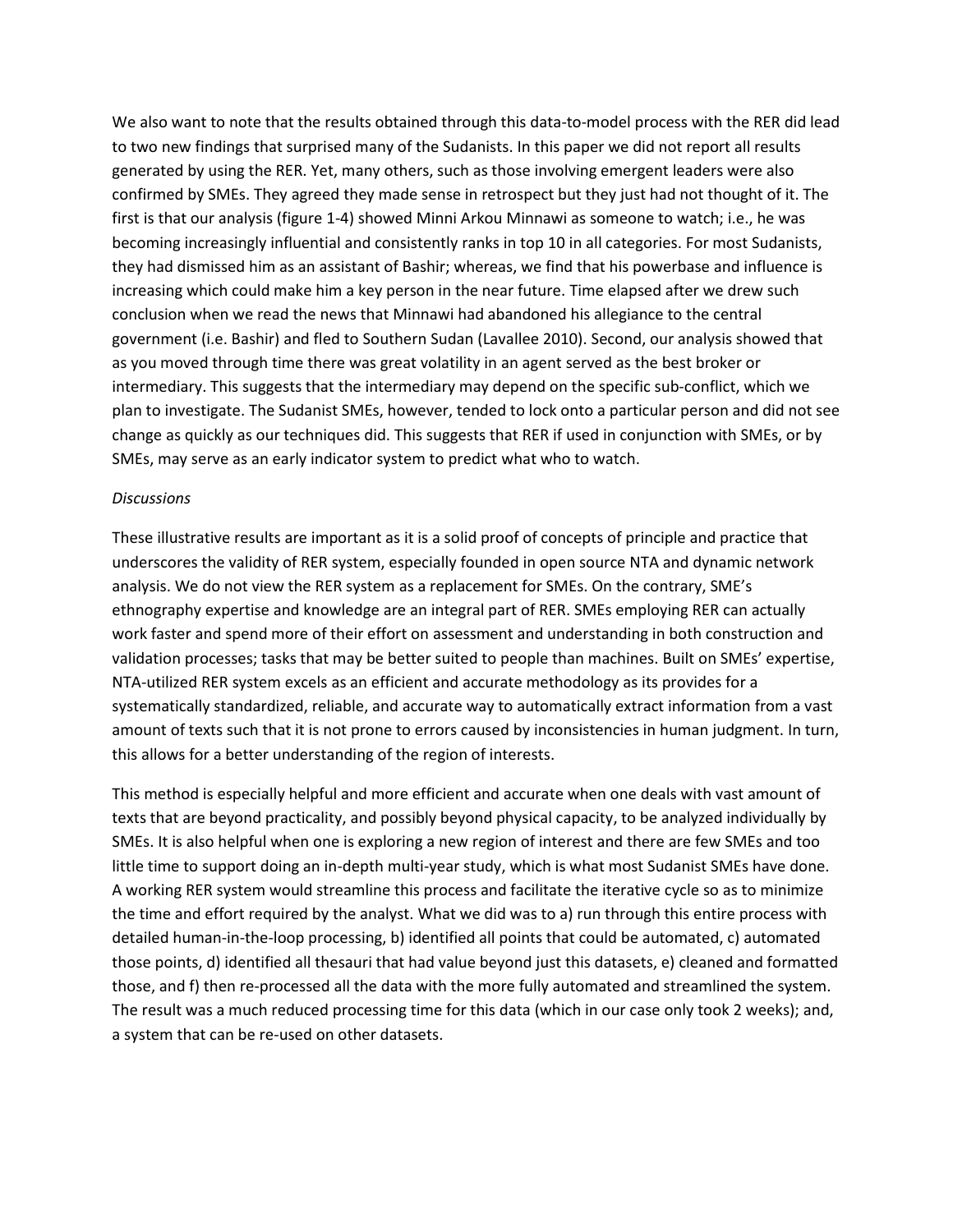#### **References**

- Alexa ,Melina and Cornellia Zuell. 2000. "Text Analysis Software: Commonalities, Differences, and Limitations: The Results of a Review." *Quality and Quantity* 34: 299-321.
- "Computer-Assisted Text Analysis Methodology in the Social Sciences. "*ZUMA-Arbeitsbericht* 97/07.
- Batagelj, Vladimir, Andrej Mrvary, and Matjaz Zaveršnik. 2002. "Network Analysis of Texts." In *Proceedings of the 5th International Multi-Conference Information Society: Language Technologies, Ljubljana, Jezikovne tehnologije / Language Technologies*, edited by T. Erjavec and J. Gros.
- Blei, David M., Andrew Y. Ng, and Michael I. Jordan. 2004. "Latent Dirichlet Allocation." *Journal of Machine Learning Research* 3: 993-1022.
- Bonacich, Phillip. 1987. "Power and Centrality: A Family of Measures. " *The American Journal of Sociology* 92: 1170-1182.
- Burkart, Margarete. 2004. "Thesaurus." In *Grundlagen der Praktischen Information und Dokumentation: Ein Handbuch zur Einführung in die Fachliche Informationswissenschaft und praxis*, edited by R. Kuhlen, T. Seeger, and D. Strauch. Munich, Germany: Saur.
- Carley, Kathleen M. 1993. "Coding Choices for Textual Analysis: A Comparison of Content Analysis and Map Analysis." *Sociological Methodology* 23: 75-126.
- Carley, Kathleen M. 1997. "Network Text Analysis: the Network Position of Concepts." In *Text Analysis for the Social Sciences*, edited by C.W. Roberts. Mahwah, NJ: Lawrence Erlbaum.
- Carley, Kathleen M. 2002. "Smart Agents and Organizations of the Future." In *The Handbook of New Media*, edited by L. Lievrouw L and S. Livingstone. Thousand Oaks, CA: Sage.
- Carley, Kathleen M. 2006. "Destabilization of Covert Networks." *Computational and Mathematical Organization Theory* 12: 51-66.
- Carley, Kathleen M., Jana Diesner, Jeffrey Reminga, and Maksim Tsvetovat. 2007. "Toward an Interoperable Dynamic Network Analysis Toolkit." *DSS Special Issue on Cyberinfrastructure for Homeland Security: Advances in Information Sharing, Data Mining, and Collaboration Systems* 43: 1324-1347.
- Carley, Kathleen M., Dave Columbus, Matthew DeReno, Michael Bigrigg, Jana Diesner, and Frank Kunkel. 2009a. *AutoMap User's Guide 2009*. Carnegie Mellon University, School of Computer Science, Institute for Software Research, Technical Report CMU-ISR-09-114.
- Carley, Kathleen M. and Michael Palmquist. 1992. "Extracting, Representing, and Analyzing Mental Models." *Social Forces* 70: 601-636.
- Carley, Kathleen M., Jeffrey Reminga, Jonathon Storrick, and Matthew DeReno. 2009b. *ORA User's Guide 2009*. Carnegie Mellon University, School of Computer Science, Institute for Software Research, Technical Report CMU-ISR-09-115.

Carley, Kathleen M. 1994, "Extracting Culture through Textual Analysis," *Poetics* 22: 291-312.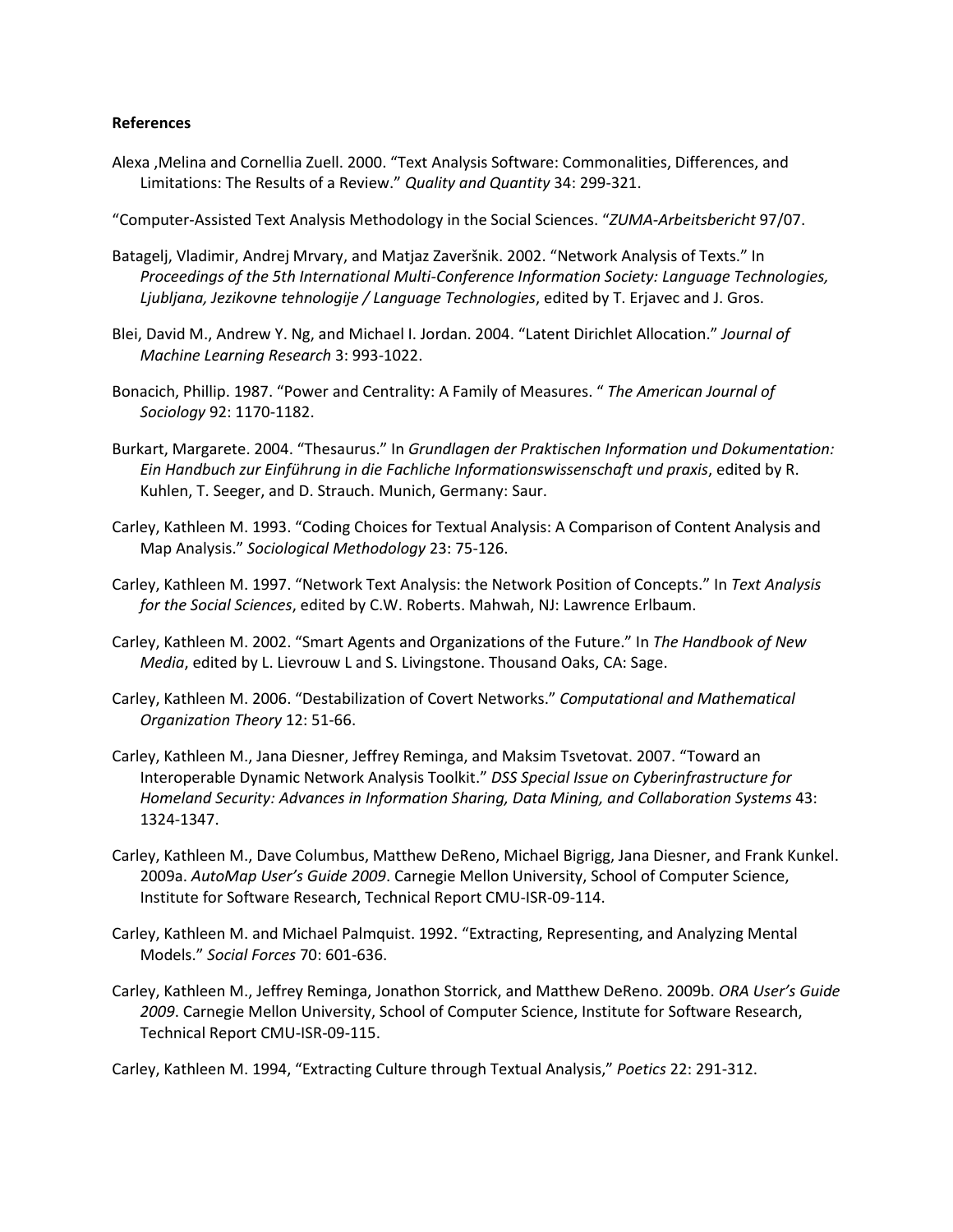- Chakrabarti, Soumen. 2002. *Mining the Web: Analysis of Hypertext and Semi Structured Data*. Morgan Kaufmann.
- Corman, Steven R., Timothy Kuhn, Robert D. McPhee, and Kevin J. Dooley. 2002. "Studying Complex Discursive Systems: Centering Resonance Analysis of Communication." *Human Communication* 28: 157-206.
- Danowski, James. 1993. "Network Analysis of Message Content." *Progress in Communication Science* XII, edited by W.D. Richards and G.A. Barnett. Norwood, NJ: Ablex.
- Diesner, Jana and Kathleen M. Carley. 2005. "Revealing Social Structure from Texts: Meta-Matrix Text Analysis as a novel method for Network Text Analysis." *Causal Mapping for Information Systems and Technology Research: Approaches, Advances, and Illustrations*. Harrisburg, PA: Idea Group Publishing.
- Diesner, Jana and Kathleen M. Carley. 2008. "Conditional Random Fields for Entity Extraction and Ontological Text Coding." *Journal of Computational and Mathematical Organization Theory* 13: 248- 262.
- Diesner, J., Carley, K.M., and Tambayong, L. 2012. "Mapping Socio-Cultural Networks of Sudan from Open-Source, Large-Scale Text Data." *Computational and Mathematical Organization Theory* 18, 3; *Special Issue: Data to Model*.
- Ding, Bolin, Bo Zhao, Cindy Xide Lin, Jiawei Han, and Chengxiang Zhai. 2010. "TopCells: Keyword-based Search of Top-k Aggregated Documents in Text Cube." *Proceedings of 2010 International Conference on Data Engineering (ICDE'10).*
- Fluehr-Lobban, Carolyn, Richard A. Lobban, and Robert S. Kramer. 2002. *Historical Dictionary of the Sudan*. Lanham, MD: The Scarecrow Press.
- Freeman, Linton C. 1979. "Centrality in Social Networks I: Conceptual Clarification." *Social Networks* 1:215-239.
- Hofmann, Thomas. 1999. "Probabilistic Latent Semantic Analysis." *Proceedings of Uncertainty in Artificial Intelligence.*
- [Holsti,](http://en.wikipedia.org/wiki/Ole_R._Holsti) Ole R. 1969. *Content Analysis for the Social Sciences and Humanities.* Reading, MA: Addison-Wesley.
- Jurafsky , Daniel and James H. Marton. 2000. *Speech and Language Processing*. Upper Saddle River, NJ: Prentice-Hall.
- Kelle, Udo. 1997. "Theory Building in Qualitative Research and Computer Programs for the Management of Textual Data." *Sociological Research Online* 2, 2.
- Klein, Harald. 1997. "Classification of Text Analysis Software." In *Classification and Knowledge Organization: Proceedings of the 20th Annual Conference of the Gesellschaft für Klassifikation e.V. University of Freiburg, Berlin,* edited by R. Klar and O. Opitz. New York, NY: Springer.
- [Krippendorff,](http://en.wikipedia.org/wiki/Klaus_Krippendorff) Klaus. 2004. *Content Analysis: An Introduction to Its Methodology, 2nd edition*. Thousand Oaks, CA: Sage.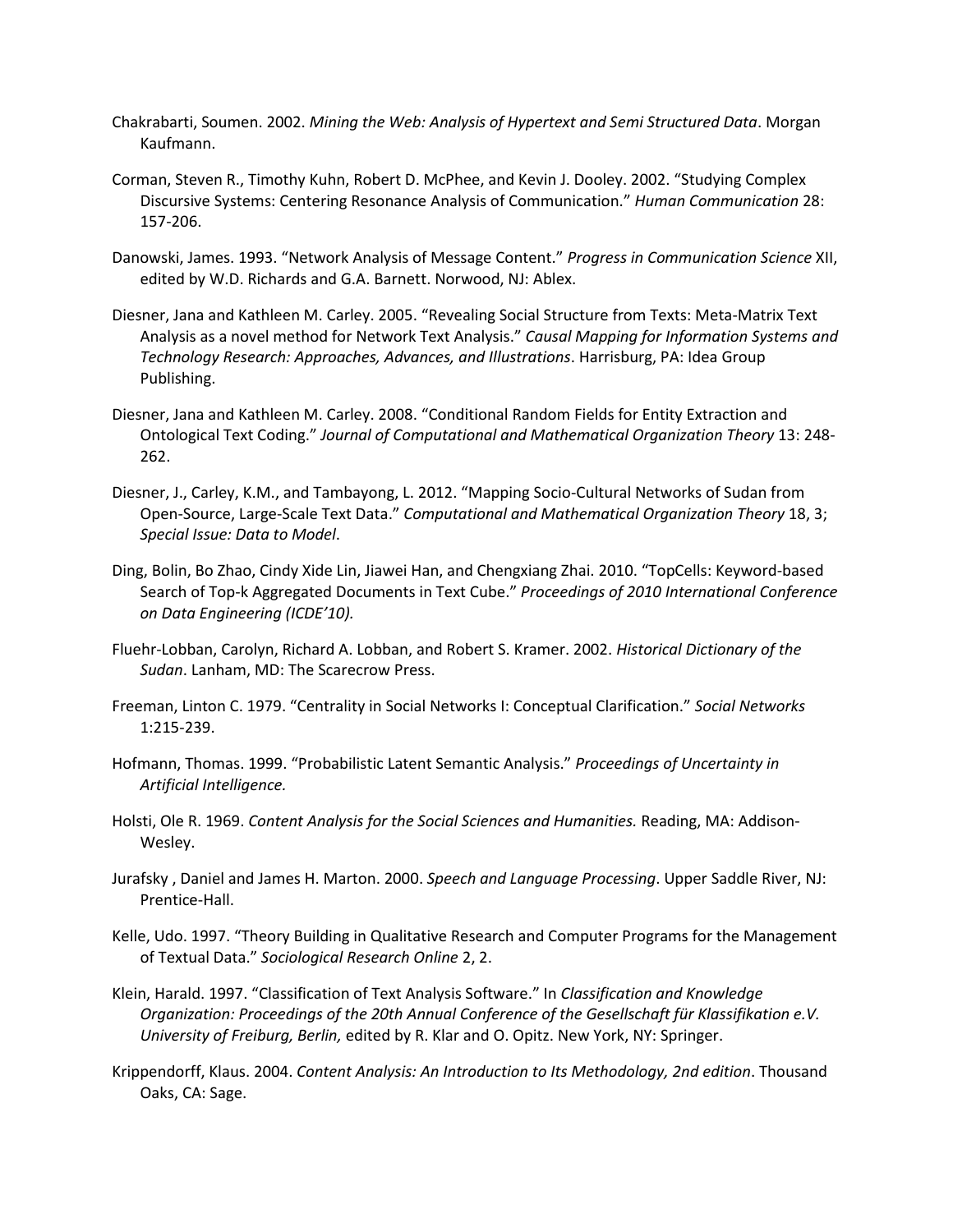- [Landauer,](http://en.wikipedia.org/wiki/Thomas_Landauer) Thomas, Peter W. Foltz, and Darrell Laham. 1998. "[Introduction to Latent Semantic Analysis](http://lsa.colorado.edu/papers/dp1.LSAintro.pdf)" *Discourse Processes* 25: 259-284.
- Lin, Cindy X., Bo Zhao, Qiaozhu Mei, and Jiawei Han. 2010. "A Statistical Model for Popular Event Tracking in Social Communities." *Proceedings of 2010 ACM International Conference on Knowledge Discovery and Data Mining (KDD'10)*.
- Manning, Christopher D. Prabhakar Raghavan and Hinrich Schütze. 2008*. Introduction to Information Retrieval.* Cambridge, UK: Cambridge University Press.
- Niblock, Tim. 1987. *Class and Power in Sudan*. Albany, NY: SUNY Press.
- Popping, Roel. 2003. "Knowledge Graphs and Network Text Analysis." *Social Science Information* 42:91- 106.
	- \_\_\_\_\_\_\_\_\_\_\_. 2000. *Computer-Assisted Text Analysis*. Thousand Oaks, CA:Sage.
- Popping, Roel and Carl W. Roberts. 1997. "Network Approaches in Text Analysis." In *Classification and Knowledge Organization: Proceedings of the 20th Annual Conference of the Gesellschaft für Klassifikation*, edited by R. Klar and O. Opitz. Berlin, Germany: Springer Berlin.
- Porter, Martin F. 1980. "An Algorithm for Suffix Stripping." *Program* 14, 3: 130-137.
- Ramakrishnan, Cartic, Krys. J. Kochut, and Amit. P. Sheth. 2006. "A Framework for Schema-Driven Relationship Discovery from Unstructured Text." *Proceedings of the International Semantic Web Conference*.
- Roth, Dan and W. Yih, 2007. "Global Inference for Entity and Relation Identification via a Linear Programming formulation." In *Introduction to Statistical Relational Learning*, edited by L. Getoor, L. and B. Taskar, B. Cambridge, MA: MIT Press.
- Ryan, Gery W. and H. Russell Bernard. 2000. "Data Management and Analysis Methods." In *Handbook of Qualitative Research (2nd edition)*, edited by N. Denzin and Y. Lincoln. Thousand Oaks, CA:Sage
- Sowa, John F. 1984*.Concept Structures: Information Processing in Mind and Machine*. Reading, MA: Addison-Wesley.
- Tambayong, Laurent. 2013a. "Change Detection in Dynamic Political Networks of Sudan." In *Modelling and Simulation of Complex Social Systems*. Eds. Vahid Dabbaghian and Vijay Mago. New York. Springer.
- Tambayong, Laurent. 2013b. "Stability and Dynamics in Political Networks of Sudan." *Journal of Artificial Societies and Social Simulation* (forthcoming).
- Wang, Chi, Jiawei Han, Yuntao Jia, Jie Tang, Duo Zhang, Yintao Yu, and Jingyi Guo. 2010. "Mining Advisor-Advisee Relationships from Research Publication Networks." *Proceedings of the 2010 ACM SIGKDD Conference on Knowledge Discovery and Data Mining (KDD'10)*.
- Wasserman, Stanley and Katherine Faust. 1994. *Social Network Analysis: Methods and Applications*. Cambridge University Press, Cambridge, UK.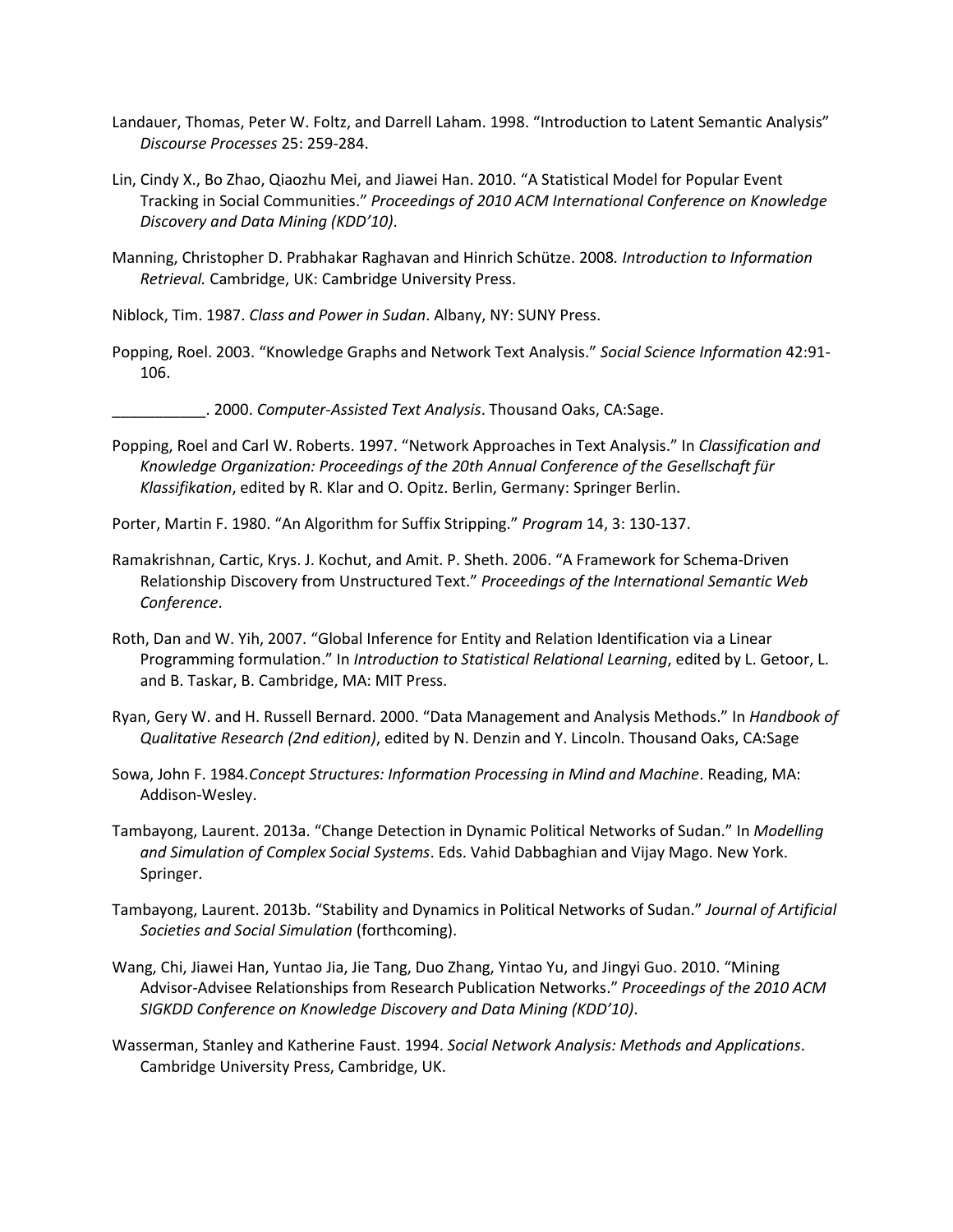- Young, John. 2005. "John Garang's Legacy to the Peace Process, the SPLM/A & the South." *Review of African Political Economy* 32: 535-548.
- Zhang, Duo, Cheng Xiang Zhai, Jiawei Han, Ashok Srivastava, and Nikunj Oza. 2009. "Topic Modeling for OLAP on Multidimensional Text Databases: Topic Cube and its Applications." *Statistical Analysis and Data Mining* 2:378-395.

#### **Web References**

- Associated Press. 2006a. "Arab League Nations Offer Peacekeeping Troops for Darfur." *The Washington Post*. Available: [http://www.washingtonpost.com/wp](http://www.washingtonpost.com/wp-dyn/content/article/2006/10/08/AR2006100800668.html)[dyn/content/article/2006/10/08/AR2006100800668.html](http://www.washingtonpost.com/wp-dyn/content/article/2006/10/08/AR2006100800668.html) (October 8, 2012).
- Associated Press. 2006b. "Ceasefire Deal Tabled for Sudan." *Sudanese Online*. Available: <http://www.sudaneseonline.com/enews2006/mar13-27631.shtml> (October 8, 2012)
- BBC News. 2011. "South Sudan Backs Independence: Results." Available: <http://www.bbc.co.uk/news/world-africa-12379431> (October 8, 2012).
- BBC News. 2009. "Q&A: Sudan's Darfur crisis." *BBC News*. Available: <http://news.bbc.co.uk/2/hi/africa/3496731.stm> (October 8, 2012).
- BBC News. 2004. "Sudan Denies Darfur Militia Ties." *BBC News*. Available: <http://news.bbc.co.uk/2/hi/africa/3908645.stm> (October 8, 2012).
- BBC World Service. 2010. "President Omar Al-Bashir Re-elected in Sudan Elections." *BBC World Service*. Available: [http://www.bbc.co.uk/worldservice/news/2010/04/100426\\_sudan\\_elections\\_hs.shtml](http://www.bbc.co.uk/worldservice/news/2010/04/100426_sudan_elections_hs.shtml) (October 8. 2012).
- CNN. 2008. "Sudanese President Charged with Genocide." *CNN*. Available: <http://www.cnn.com/2008/WORLD/africa/07/14/darfur.charges/> (October 8, 2012).
- Cowell, Alan. 1989. "Military Coup In Sudan Ousts Civilian Regime." *NY Times*. Available: <http://www.nytimes.com/1989/07/01/world/military-coup-in-sudan-ousts-civilian-regime.html> (October 8, 2012).
- Goodman, Peter S. 2004. "China Invests Heavily in Sudan's Oil Industry." *The Washington Post*. Available: <http://www.washingtonpost.com/wp-dyn/articles/A21143-2004Dec22.html> (October 8, 2012).
- Gray, Melissa. 2009. "Al-Bashir Prosecutor Pushes for Genocide Charge." *CNN*. Available: <http://edition.cnn.com/2009/WORLD/africa/07/08/sudan.bashir.war.crimes/index.html> (October 8, 2012).
- Lavallee, Guillaume. 2010. "Sudan Rebel Chief Ready to Battle Khartoum." Available: <http://www.reliefweb.int/rw/rwb.nsf/db900SID/LSGZ-8C3MCC?OpenDocument> (October 8, 2012).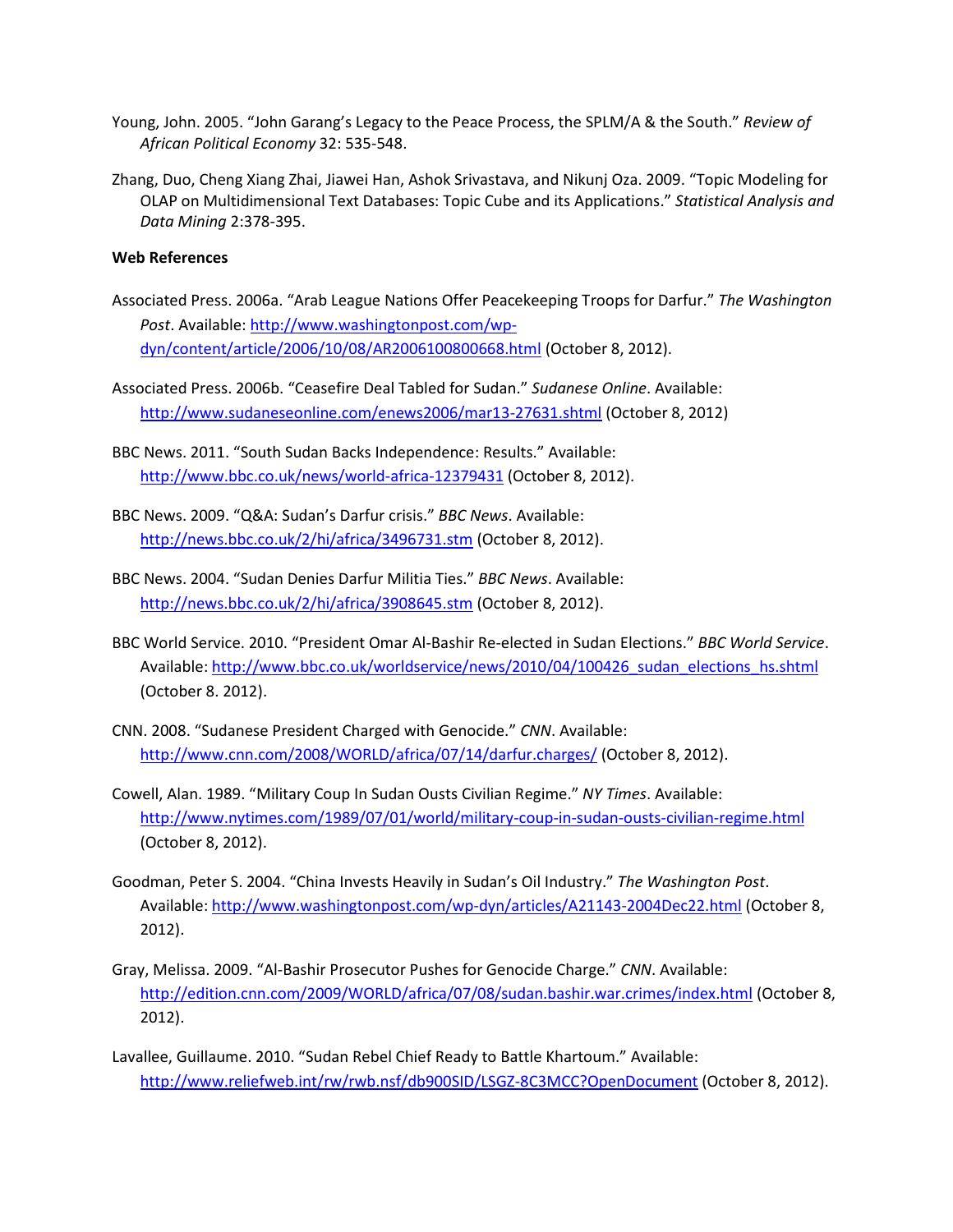Malek, Cate. 2005. "The Darfur Region of Sudan." Available: [http://www.beyondintractability.org/case\\_studies/Darfur.jsp?=5101](http://www.beyondintractability.org/case_studies/Darfur.jsp?=5101) (October 8, 2012).

- McCrummen, Stephanie. 2009. "A Town Constantly On Brink of Chaos. "*The Washington Post*. Available: <http://www.washingtonpost.com/wp-dyn/content/article/2009/04/24/AR2009042403746.html> (October 8, 2012).
- Nwazota, Kristina. 2008. "The Darfur Crisis: African Union's Effort." *PBS Newshour*. Available: [http://www.pbs.org/newshour/indepth\\_coverage/africa/darfur/union.html](http://www.pbs.org/newshour/indepth_coverage/africa/darfur/union.html) (October 8, 2012).
- *Sudan Tribune*. 2004. "Taha, Garang Affirm Readiness to Settle Outstanding Issues." *Sudan Tribune*. Available:<http://sudantribune.com/spip.php?article5877> (October 8, 2012).
- Tombe, Wani. 2008. "Critical Analysis of the Sudanese First Vice President's Speech in Juba on January 9, 2007." *Sudan Vision Daily*. Available: [http://www.sudanvisiondaily.com//modules.php?name=News&file=article&sid=17520](http://www.sudanvisiondaily.com/modules.php?name=News&file=article&sid=17520) (October 8, 2012).
- United Nations. 2008. *Security Council Resolution 1828*. Available: [http://www.un.org/ga/search/view\\_doc.asp?symbol=S/RES/1828%282008%29](http://www.un.org/ga/search/view_doc.asp?symbol=S/RES/1828%282008%29) (October 8, 2012).
- United Nations. 2004. *Security Council Demands Sudan Disarm Militias in Darfur, Adopting Resolution 1556 (2004) by Vote 13-0-2*. Available:<http://www.un.org/News/Press/docs/2004/sc8160.doc.htm> (October 8, 2012).
- U.S. Department of State. 2009b. "Sudan: a Critical Moment, a Comprehensive Approach." *U.S. Department of State, Office of the Spokesman*. Available: <http://www.state.gov/r/pa/prs/ps/2009/oct/130672.htm> (October 8, 2012).
- Walter, Peter and James Sturcke. 2008. "Darfur Genocide Charges for Sudanese President Omar al-Bashir." *Guardian.* Available:<http://www.guardian.co.uk/world/2008/jul/14/sudan.warcrimes1> (October 8, 2012).
- de Waal, Alex. 2006. "Sudan: Disarming the Janjaweed and Armed Militia." Available: <http://allafrica.com/stories/200607140742.html> (October 8, 2012).
- WYDA. 2008. "Dinka Tribe." *Werkok Youth Development Association*. Available: <http://www.wydasudan.org/dinka-tribe> (October 8, 2012).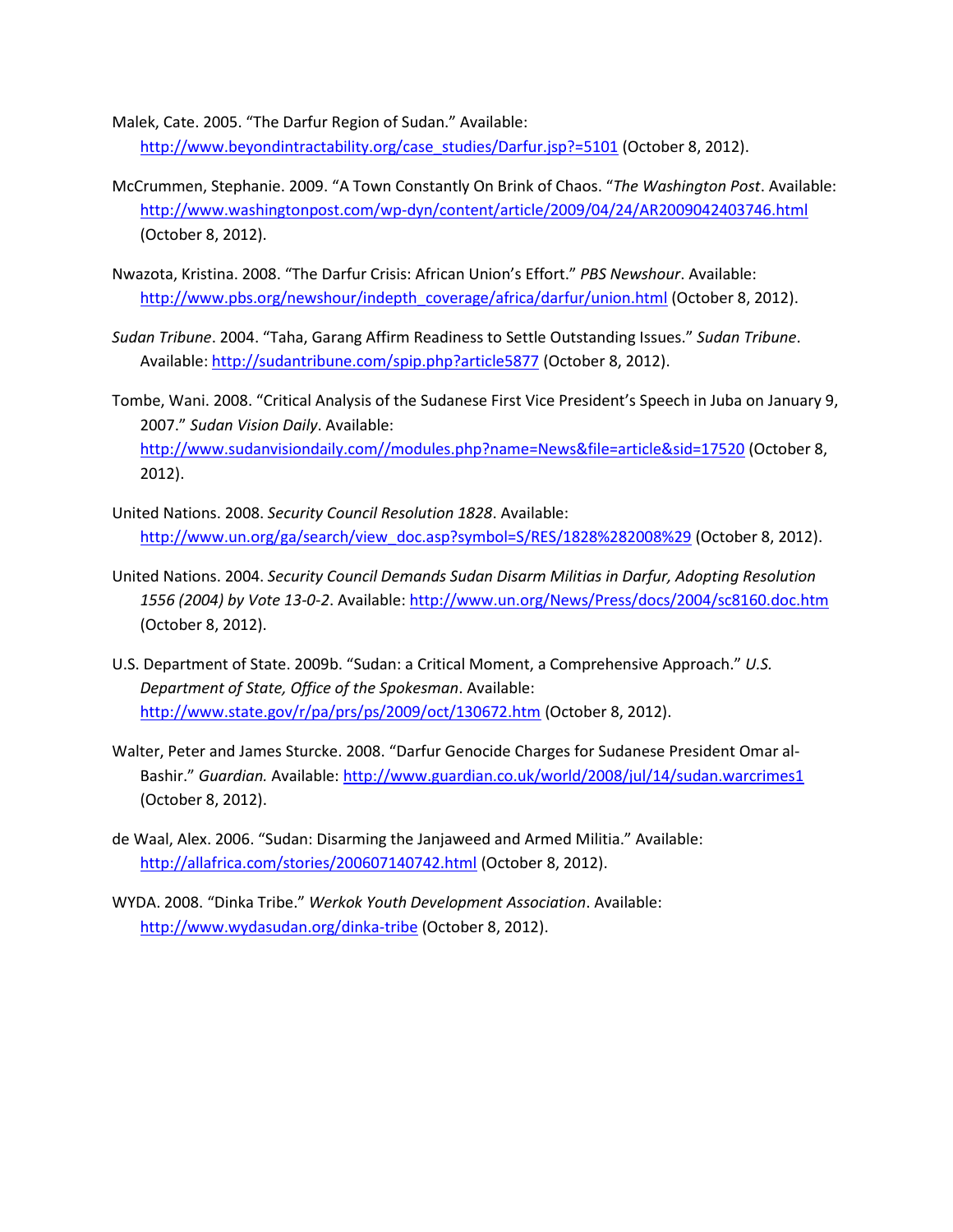#### **Appendix A: A Background on the Violent Conflict in Sudan**

Since 2003, the Darfur rebellion has ignited a series of important events that lead to a change in the landscape of Sudan's political networks. This has resulted in an estimate of 300,000 casualties and 2.7 million refugees (BBC News 2009). Masked as an allegation of oppression of black Sudanese in favor of Arab Sudanese, the conflict has been centered in the issues of land and grazing rights (Malek 2005). The prolonged conflict is complex as Sudan is a home to many different tribes and semi-autonomous communities loyal to local leaderships (McCrummen 2009). The conflict has become more complicated when the government of Sudan allegedly encourages militias as a self-defense measure (BBC News 2004). In 2004, the government of Sudan is accused of genocide by the international world following a series of violent and brutal incidents. Following the genocide accusation, the United Nations sanctions the government of Sudan. This results in major changes in the political landscape of Sudan. In 2005, there is an international recognition of an autonomous government of Southern Sudan under John Garang, who also serves as the First Vice President of Sudan replacing Ali Osman Mohammed Taha. Taha then becomes the Second Vice President of Sudan. Only a few months in office, Garang dies in a helicopter crash. Garang's office as the First Vice President is then succeeded by Salva Kiir Mayardit. Year 2005 also marks the beginning of a series of monumental signings of peace agreements. The first one is the Comprehensive Peace Agreement (CPA) signed in January 2005 by the Government of Sudan and the Sudan People's Liberation Movement/Army (SPLM/A). Following that, Darfur Peace Agreement is signed by the Government of Sudan and the Sudan Liberation Movement/Army (not to be confused with SPLM/A) in May 2006. Later, the Eastern Sudan Peace Agreement (ESPA) is signed in October 2006. ESPA ends comparatively lower-intensity conflicts in the eastern part of Sudan. However, violence seems to intensify again in the following year. In 2007, President Omar Hassan Ahmad Al-Bashir receives war crime charges from the International Court. This leads to an increased UN presence in 2008. These series of events are summarized in table 5.